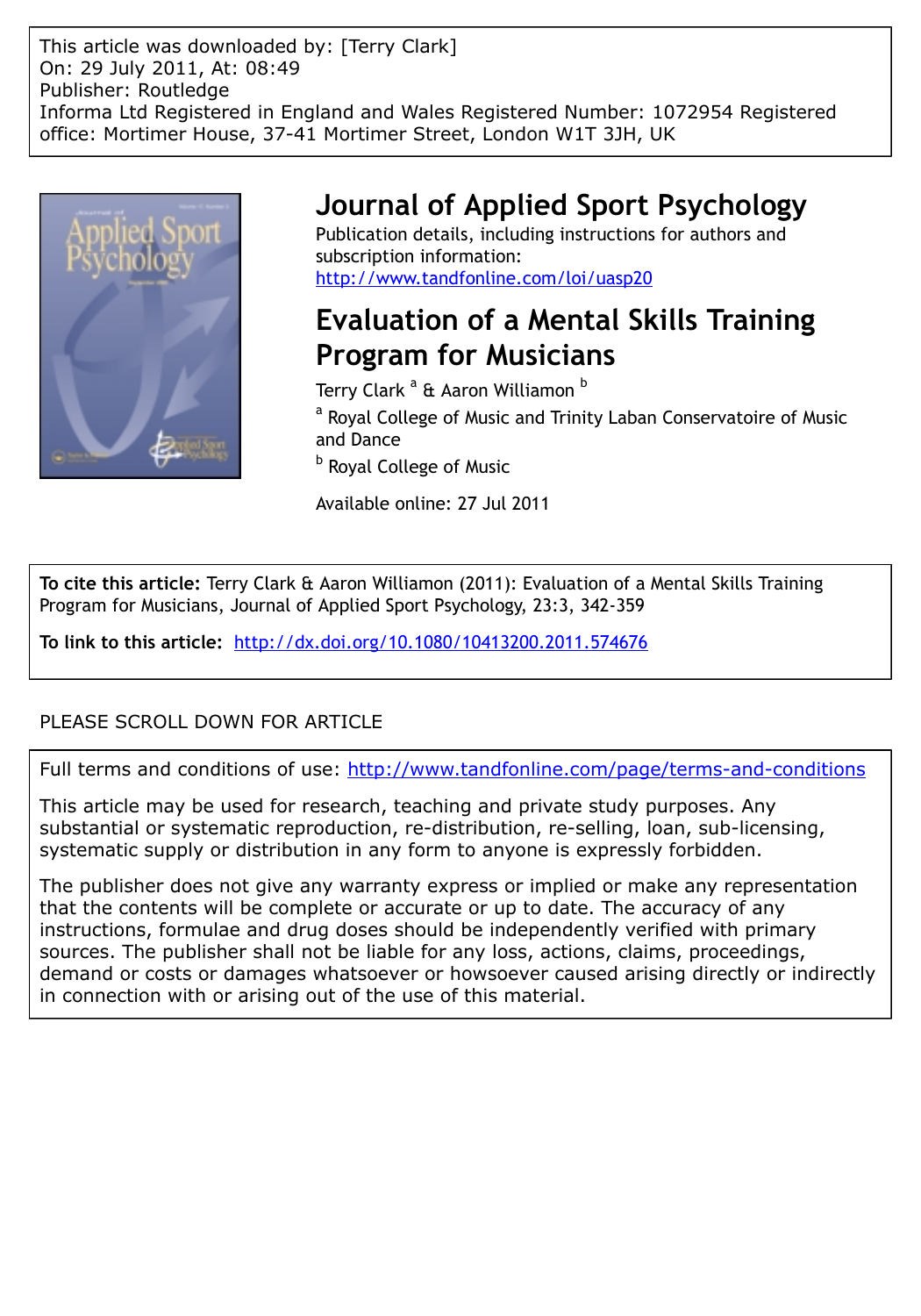

# **Evaluation of a Mental Skills Training Program for Musicians**

TERRY CLARK

*Royal College of Music and Trinity Laban Conservatoire of Music and Dance*

AARON WILLIAMON

*Royal College of Music*

This study explored the effects of a 9-week music-specific mental skills training program delivered to students at a music conservatoire in England  $(n = 14)$ . Pre- and post-testing involved a battery of questionnaires, public performances, and participant feedback. In comparison with a control group  $(n = 9)$ , the experimental group demonstrated significant changes in their views toward practice activities and specific practicing behaviors, a significant increase in selfefficacy for performing, and an increase in imagery vividness. Comments from participants in the experimental group revealed greater levels of self-awareness, confidence, facilitative views toward and heightened control over anxiety, and healthier perspectives toward music-making.

# **INTRODUCTION**

It is becoming increasingly clear that musicians require a variety of musical, physical, and mental skills to prepare effectively for performances, as well as to manage the stressors and demands associated with performing (see Williamon & Thompson, 2006). Fundamentally, advanced music students can expect to receive training on the technique or mechanics of playing their instruments, as well as instruction on a range of practice, performing, ensemble, and professional skills. In addition, a broader range of programs are being increasingly employed to equip musicians with the skills necessary to prepare for performance effectively and manage their performance careers. Nevertheless, some of these programs are developed and implemented with little empirical support for their efficacy. From the viewpoint of researchers, performers, and those who train performers, it is important that these programs be subjected to empirical testing to provide an unbiased assessment of how they can be employed to enhance performance (Kimmerle & Côte-Laurence, 2003; Williamon, 2004).

Although targeted investigations have demonstrated the effects that specific mental skills can have upon experiences of performance anxiety and musicians' practice behaviors, broader functions for mental skills use are still largely unknown and under-researched. Given this, the present study sought to investigate the effects of a multi-faceted mental skills training program delivered to music students. In particular, the impact of the program upon musicians'

Received 11 June 2010; accepted 1 February 2011.

Address correspondence to Terry Clark, Centre for Performance Science, Royal College of Music, Prince Consort Road, London SW7 2BS, UK. E-mail: tclark@rcm.ac.uk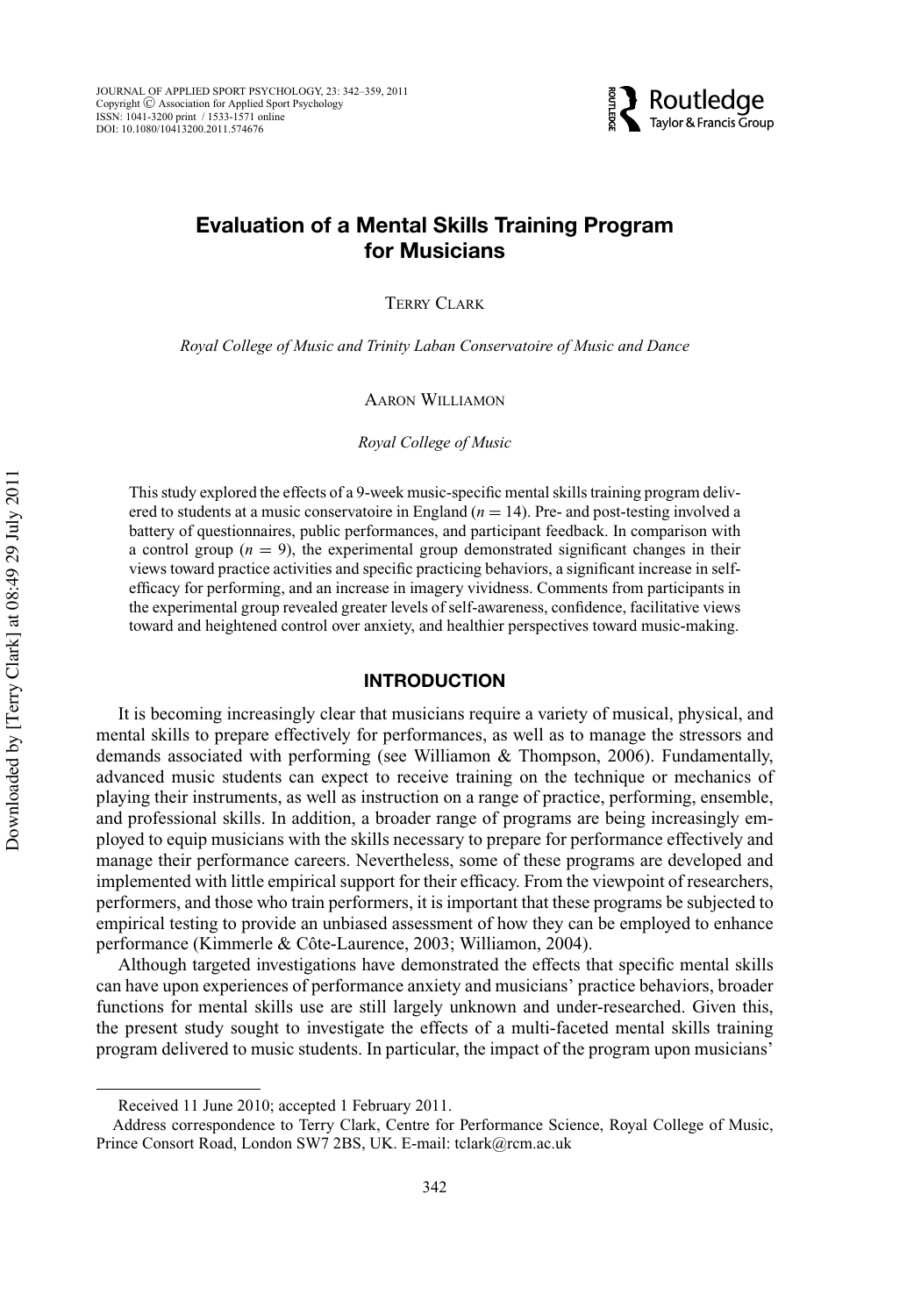practice attitudes and behaviors, music and mental skills, trait and state anxiety, self-efficacy, and performance ability was explored. Additionally, methods for evaluating the validity of the program were also examined.

#### **Previous Employment of Mental Skills Training in Music**

Although mental skills training programs are commonplace within sport and some other elite performance domains, they have yet to be widely applied within the performing arts (Hays, 2002). Partly due to the fact that such programs are not common within the performing arts, there are still a number of questions surrounding the potential for their use by musicians. Such questions include the range of functions and uses for which musicians may employ mental skills, as well as the possible benefits musicians stand to derive from structured mental skills training. Additionally, the most effective means of providing training in mental skills for musicians is not fully understood. In response to such questions, Gould (2002a) called for sport psychology researchers to expand their expertise and knowledge beyond sport, explaining that sport psychologists have already begun "transferring what they have learned about facilitating human performance in sport to other domains such as music, the arts, business, and the military" (p. 137). Doing so would allow for the testing of the generalization of theories and understanding related to performance excellence. In return, there is the potential for research from other areas of human performance to offer new insight for sport performance (Gould, 2002b).

Despite the above questions surrounding the use of mental skills training programs within the performing arts, use of mental skills by musicians is not a new or unfamiliar concept. A number of studies have employed mental skills with the aims of enhancing musicians' practice activities and performance quality, reducing the occurrence of performance anxiety, and providing musicians with skills to enable them to cope better with stress (for a review, see Smith, Maragos, & Van Dyke, 2000).

An area of considerable research within music has considered the content, quality, and quantity of musicians' practice. Central to the exploration of practice content and quality, and how they can influence the efficiency of practice, is self-regulated learning. McPherson and Zimmerman (2002) defined self-regulated learning as a situation "where learners acquire the tools necessary to take control of their own learning and thereby learn effectively" (p. 327). In other words, self-regulation occurs when students become "metacognitively, motivationally, and behaviorally active participants in their own learning process" (Zimmerman, 1989, p. 329). Highlighted as a key moderator in the effectiveness of musicians' practice (Jørgensen, 2004; McPherson & Zimmerman, 2002), Hallam (2001a) found that musicians with greater levels of experience employ higher levels of strategy use than less experienced musicians. Hallam (2001b) noted that one-to-one instrumental tuition can increase students' knowledge and use of self-regulated learning strategies, but whether such training can also be provided in group classroom-based contexts remains to be examined. The potential effects that might be obtained through such training also require investigation.

Among the studies aimed at enhancing practice and performance quality have been investigations into the use of imagery and mental rehearsal as a practice technique (Coffman, 1990; Driskell, Copper, & Moran, 1994; Highben & Palmer, 2004; Ross, 1985). In their meta-analysis of the mental practice literature, Driskell et al. (1994) concluded that mental practice is an effective means for enhancing performance. Rather than being a skill in which a person is immediately proficient, Rogers, Hall, and Buckolz (1991) noted that imagery ability, and subsequently imagery's effectiveness, can be increased through practice. Furthermore, the potential role of imagery vividness, or clarity, as a moderator of imagery's usefulness has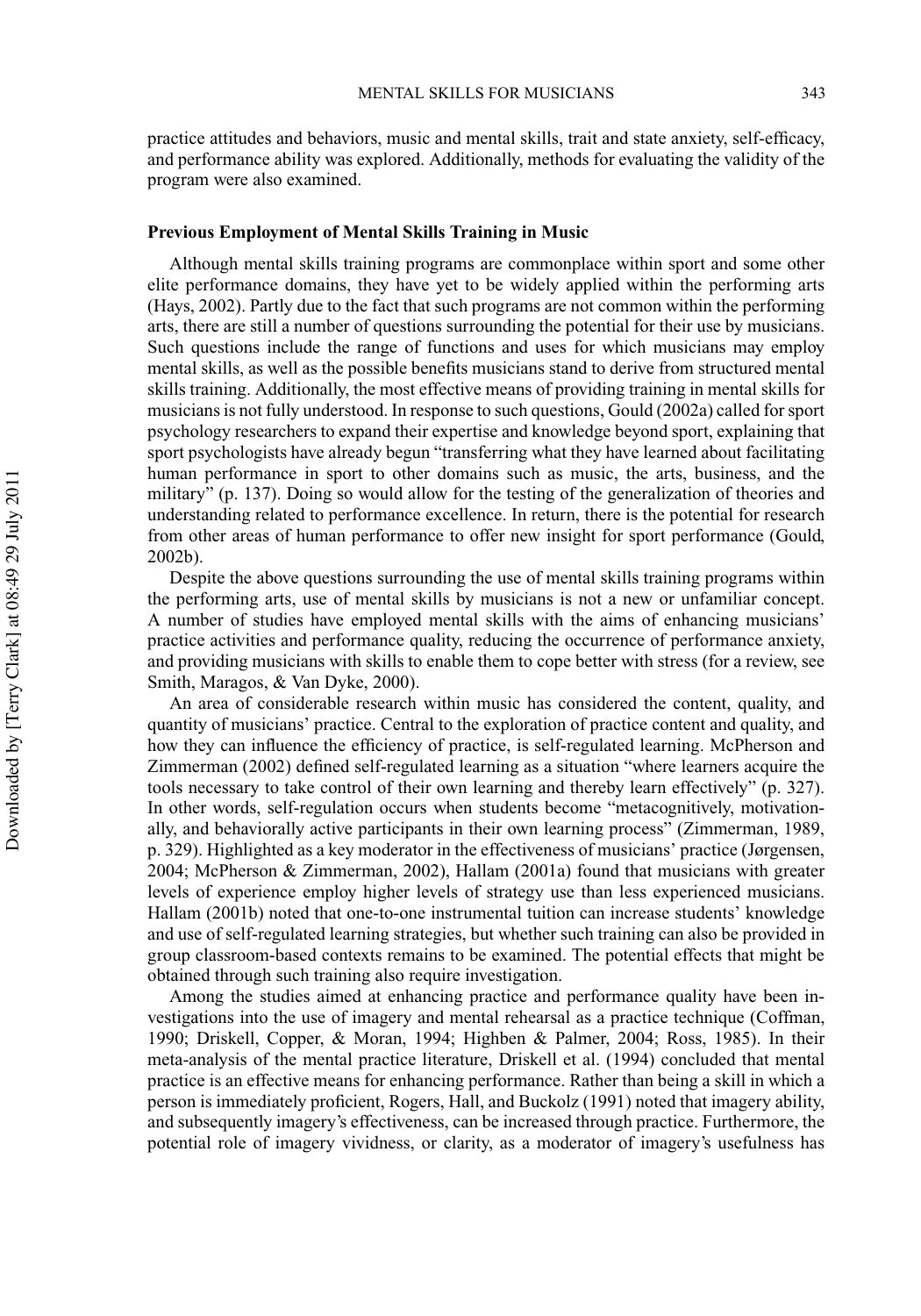received strong support in the fields of applied psychology (e.g., Richardson 1994), sports science (e.g. Gregg  $\&$  Hall 2006; Gregg, Hall,  $\&$  Nederhof, 2005), and in music (Gregg  $\&$ Clark 2007; Highben & Palmer, 2004). Beyond investigating the potential benefits of imagery as a practice technique, studies have yet to examine the implications inherent in providing imagery training to musicians and the impact such training might have upon musicians' imagery ability.

Through his work with elite classical musicians, Partington (1995) noted that during the last few days prior to a performance the musicians employed musical, physical, and mental preparation strategies in order to perform at their best. Their activities on the day of the performance were highly idiosyncratic, developed through personal experience. Within this, they all employed individualized, flexible pre-performance routines that incorporated physical activity, nutrition, and rest, as well as warming up using mental, emotional, technical, and musical strategies. Connolly and Williamon (2004) also noted that pre-performance routines were rated as particularly useful by music performance students. Other skills identified as particularly effective were mental and physical relaxation, imagery and mental rehearsal, focus and concentration, ideal performance states and simulation, and goal identification and setting. Beyond the works by Partington (1995) and Connolly and Williamon (2004), very few studies have actually explored pre-performance routines in any depth.

Although there is limited research in the music literature, pre-performance routines and the effect that pre-performance routines can have on anxiety experiences have been explored more thoroughly in other domains. A number of studies in sport (e.g. Hanton & Connaughton, 2002; Hanton & Jones, 1999; Hanton, Mellalieu, & Hall, 2004; Jones, Hanton, & Swain, 1994) and surgery (e.g. Wetzel, 2006) have found that elite performers commonly employ pre-performance routines comprised of goal-setting, imagery, and self-talk to develop and maintain facilitative interpretations of their anxiety symptoms. Given such support for the use of a variety of psychological skills as part of training and performance preparation found within other disciplines, further research seeking to understand the use and efficacy of such skills by musicians appears clearly warranted.

A number of studies incorporating mental skills have been directed at assisting musicians to manage stress and anxiety. The mental skills employed in these studies have included attention training and behavioral rehearsal (Kendrick, Craig, Lawson, & Davidson, 1982), self-talk with relaxation delivered under hypnosis (Stanton, 1994), visualization and guided imagery (Esplen & Hodnett, 1999; Gratto, 1998), and various breathing and relaxation exercises (Gratto, 1998). Throughout these studies, beneficial effects have been found for the control or alleviation of both state and trait anxiety, as measured by scales such as the State-Trait Anxiety Inventory (Spielberger, Gorsuch, & Lushene, 1970). Incidentally, studies focusing on the impact of pre-performance routines on musicians' anxiety experiences are largely lacking.

Although, not a mental skill in and of itself, the role of self-efficacy in facilitating musical performance quality has also been explored. Across two studies involving nearly 800 children completing graded music examinations, self-efficacy emerged as the most reliable predictor of performance in the examinations (McCormick & McPherson, 2003; McPherson & McCormick, 2006). McCormick and McPherson noted that, although the influence of selfefficacy was apparent within the examination itself, self-efficacy was also found to impact upon the musicians' attitudes and practice behaviors leading up to the examination. Clearly, not only the types of activities musicians engage in when preparing for performances, but also their perceptions of themselves and the activities they engage in, can have a significant effect upon their performance experiences. However, whether structured mental skills training can be used to enhance musicians' self-efficacy beliefs remains to be investigated.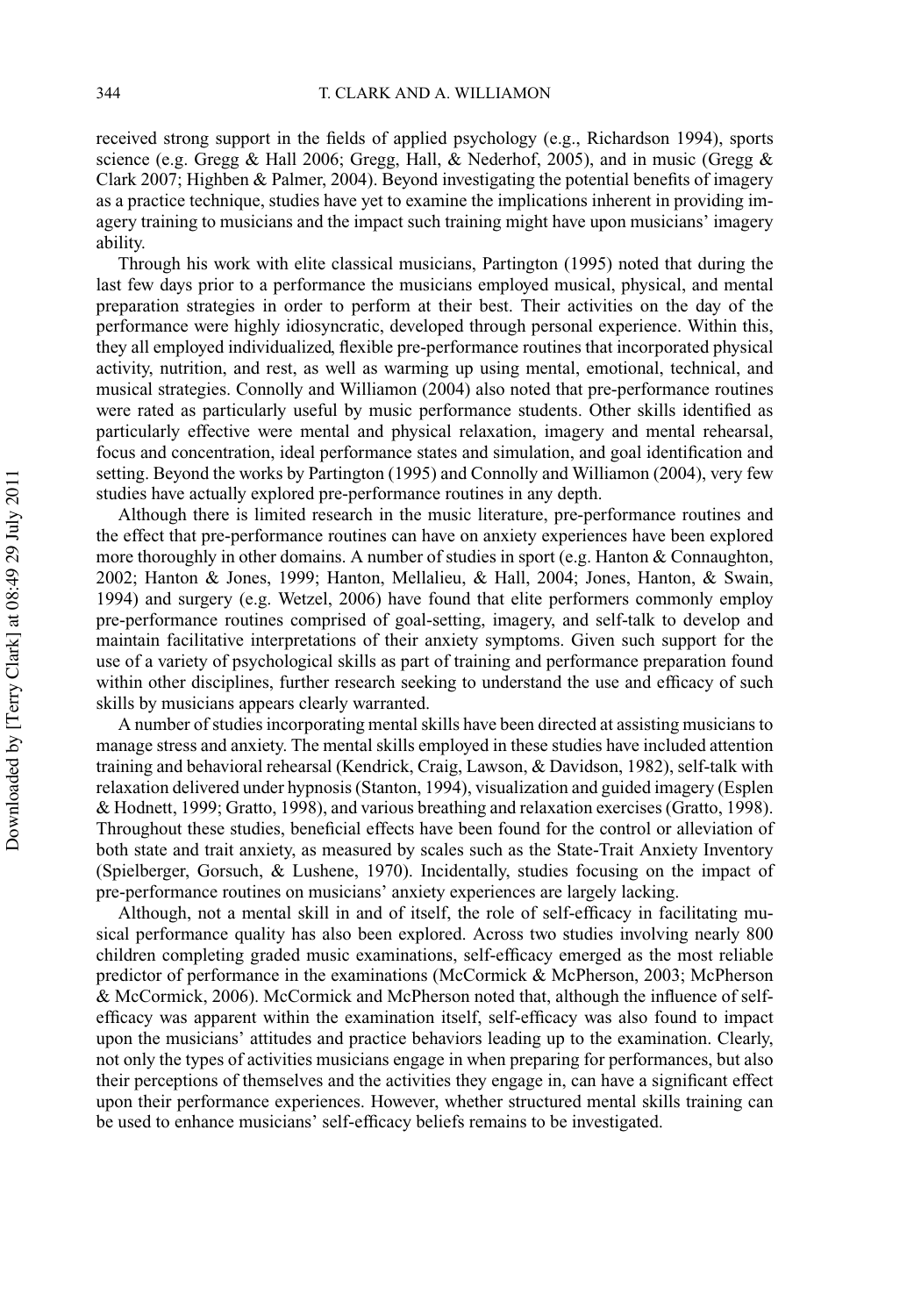#### MENTAL SKILLS FOR MUSICIANS 345

Although these investigations have expanded our understanding of musicians' use of mental skills and the benefits such skills may hold, they have raised a number of issues requiring further investigation. Many of the studies investigating the effects of mental skills employed just one or two skills or strategies. Although the use of one or two skills makes it easier to determine the effects of those skills, there is growing support for the use of multi-faceted training programs (Weinberg  $&$  Williams, 2006), particularly given that each musician may interact idiosyncratically to training of a specific skill. Many of the investigations mentioned above lacked a control group, making it difficult to ascertain whether changes noted in the study participants were in fact due to the skills investigated. Interestingly, many of the studies also provided little time for the participants to practice and become proficient at the new skills. Research has found that imagery ability, for instance, increases with practice (Rogers, Hall, & Buckolz, 1991), and it would make sense for other skills to respond in a similar manner. Finally, when investigating factors such as performance anxiety and performance quality, it is important that testing occur in realistic performance environments to ensure that what is being tested is as representative of the participants' real world experiences as possible.

# **Aims and Hypotheses**

The objective of the present investigation was to examine the effects of a multi-faceted musician-specific mental skills training program delivered to advanced music students. In particular, this study sought to investigate whether mental skills training would enhance musicians' use of and ability with self-regulated learning behaviors and musical and mental skills, including imagery. Additionally, this study was interested in the impact a multi-faceted mental skills training program would have upon musicians' anxiety experiences, self-efficacy, and performance quality. Finally, the value of participant feedback as a means of elucidating the effects of and evaluating the program was also explored.

It was hypothesized that, in relation to a control group, the experimental group would demonstrate significant increases in their use of and ability with self-regulated learning behaviors and musical and mental skills as demonstrated by the various measures employed. Additionally, it was hypothesized that participation in the training program would result in the experimental group reporting decreases in their state and trait anxiety, enhanced self-efficacy, and increased performance quality in relation to the control group. As well, it was expected that feedback collected from the experimental group participants would provide a useful means of evaluating the effects and validity of the program.

## **METHOD**

#### **Participants**

For this study, 27 undergraduate and postgraduate music performance majors were recruited from a music conservatoire in England. The researcher had had little to no experience with all of the participants prior to their participation in the study. Of the original 27, only 23 participants provided sufficient data through two rounds of data collection to be included in analyses. They were composed of 9 men and 14 women, ranging in age from 20 to 51 years  $(M = 23.59, SD = 5.93)$ . Grouped by year of study, four were Year 1 undergraduates, six were Year 2, three were Year 3, four were Year 4, and six were postgraduates. Grouped by instrument, six were pianists, five were singers, seven were string players, and five were woodwind or brass players. Of these participants, 14 formed the experimental group and 9 the control group. The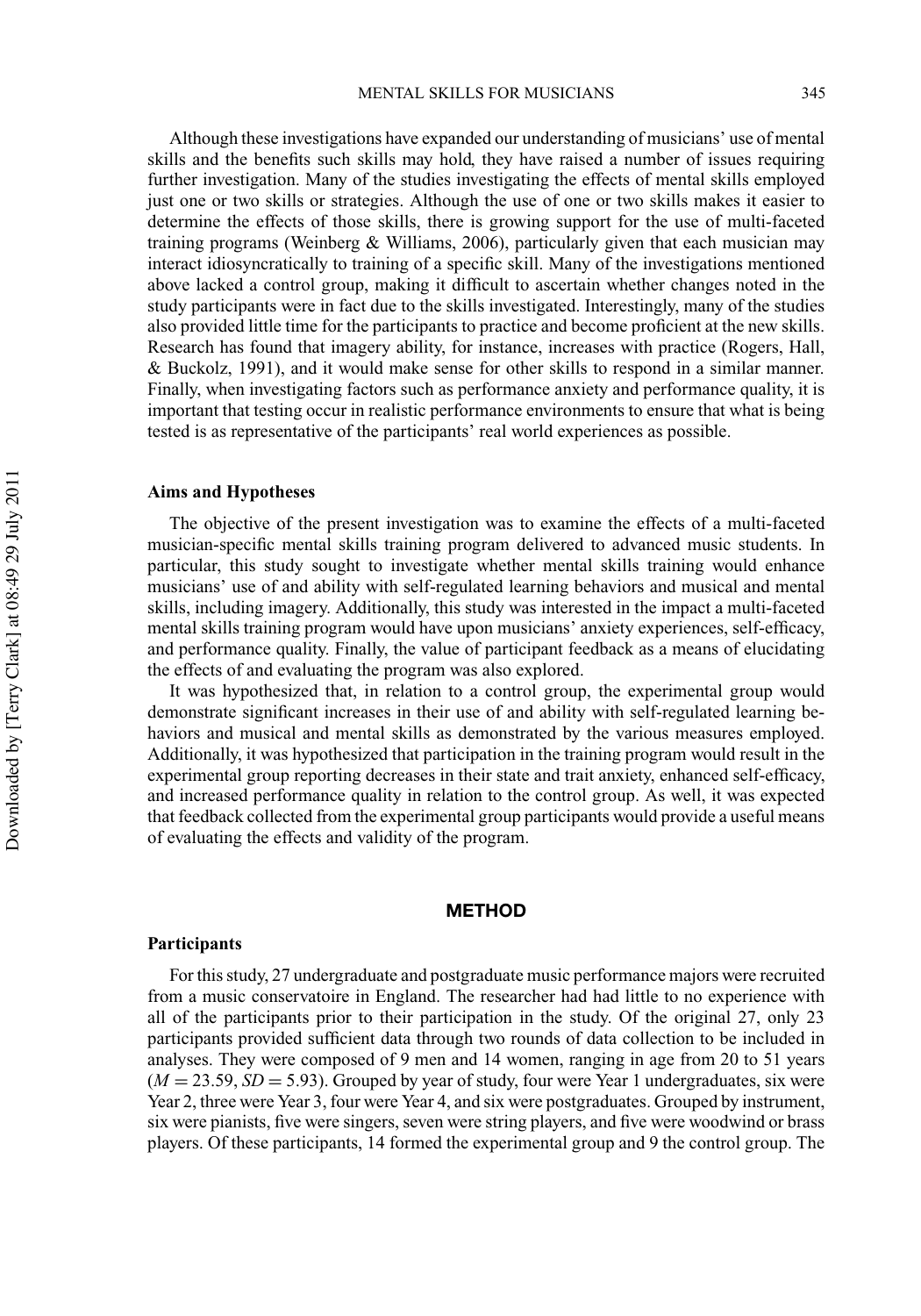two groups were comparable in terms of age (experimental group:  $M = 24.13$ ,  $SD = 7.47$ ; control group:  $M = 22.82$ ,  $SD = 2.56$ ), year of study, and instrument distribution.

It should be noted that the participants who formed the experimental group were not randomly assigned, but rather volunteered for the study specifically to receive the mental skills training. This design was chosen because involvement in the experimental group required a substantial commitment of time and effort on the participants' part, both within the training and testing sessions and outside, necessitating significant intrinsic motivation. Additionally, it could be argued that musicians who self-select into such a program would be most similar to the kind of musician that would choose to undertake mental skills training from a practitioner. As such, the experimental group of the present investigation would be likely to produce results indicative of typical applied settings.

#### **Materials**

# *Self-Regulated Learning*

The participants' understanding and use of self-regulated learning behaviors within their practicing were assessed using a newly developed questionnaire adapted from the Selfregulated Learning Interview Schedule (Zimmerman & Martinez-Pons, 1988). This 10-item measure asks the participants to rate how important they feel it is for musicians to employ various strategies as part of their regular practice activities on a scale ranging from 1 (*not important*) to 7 (*extremely important*). The kinds of strategies assessed include setting goals for and evaluating practice and performances, manipulating practice procedures and environments, and seeking assistance and information from peers and auditory and written materials. For example, one of the items asks the following: "When practicing or learning music, how important is it for a musician to evaluate the quality or progress of learning?" The 10 scores from each of the items are summed and one overall score is produced, ranging from 10 to 70, with a higher score indicating a greater belief in the importance of employing self-regulated learning behaviors. Cronbach's alpha coefficient from the current sample for this measure was .65. Factor analysis to establish the validity of this measure is currently ongoing.

# *Musical and Mental Skills*

*Perception of Musical Skills.* The Musical Skills Survey was employed to assess the participants' self-perceptions concerning their skill acquisition and technique, as well as attributes that relate to the processes of musical learning and performing (e.g., effectiveness of practice, stamina, management of everyday stress; Ritchie & Williamon, 2011). Comprised of 22 items, participants rate their own perceived proficiency, compared with others in their specialism of similar experience, on a scale from 1 to 7, with 7 representing "excellent ability." Each of the items is treated individually, rather than producing one summed score, resulting in each participant having 22 scores from this measure which can then be used in further analyses.

*Mental Imagery.* Imagery ability was assessed using the randomized short version of Betts' Questionnaire upon Mental Imagery (Betts QMI; Sheehan, 1967). The Betts QMI is a 35 item self-report questionnaire in which respondents are asked to rate on a 7-point scale the strength or vividness of various suggested sensory experiences, with 1 representing "perfectly clear and as vivid as the actual experience." This questionnaire addresses seven different senses through five items apiece: sight, sound, taste, smell, movement, and interoceptive and exteroceptive sensations. Interoceptive sensations refer to things like hunger, a sore throat, and fatigue while exteroceptive sensations refer to things like feeling sand, the prick of a pin, and the warmth of a tepid bath. This produces eight scores for each participant: one total score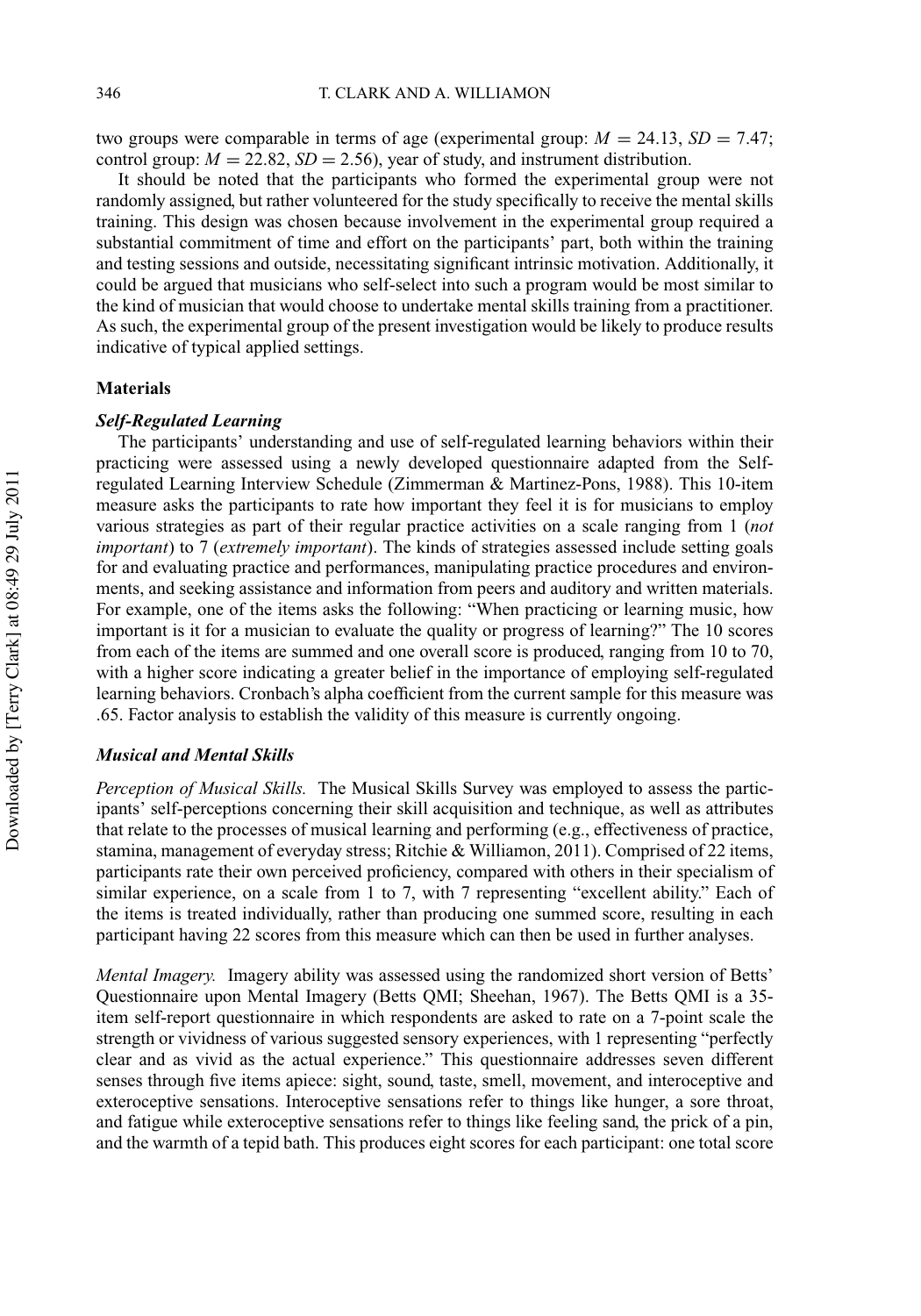(ranging from 35 to 245) and seven sub-scale scores for each of the senses addressed (ranging from 5 to 35). Lower scores indicate greater imagery vividness. Participants are instructed to conjure up or imagine a particular sensory experience and then rate the vividness of the image that they create. A lower score indicates a greater level of imagery vividness. Factor analysis during development confirmed the validity of the seven subcomponents within this questionnaire, producing eigernvalues ranging from 1.35 to 19.4 (Sheehan, 1967). Cronbach's alpha coefficients from the current sample for each of the sub-scales were the following: sight  $= .84$ ; sound  $= .75$ ; taste  $= .75$ ; smell  $= .80$ ; movement  $= .63$ ; interoceptive sensations  $=$ .80; exteroceptive sensations  $= .67$ .

#### *Anxiety, Self-Confidence, and Self-Efficacy*

*Trait Anxiety.* Trait anxiety was assessed using the 20-item trait anxiety index from the State-Trait Anxiety Inventory (TAI; Spielberger, Gorsuch, & Lushene, 1970). Employing a 4-point scale ranging from 1 (*almost never*) to 4 (*almost always*), the scores from the 20 items are summed, producing one overall score per participant that can range from 20 to 80. Higher scores indicate higher levels of trait anxiety. Sample items include the following: "I feel nervous and restless" and "I make decisions easily." A number of studies have confirmed the validity of this measure (e.g. Kabacoff, Segal, Hersen, & Van Hasselt, 1997; Spielberger, Gorsuch, Luschene, et al., 1983; Vigneau & Cormier, 2008). Cronbach's alpha coefficient from the current sample for this measure was .88.

*State Anxiety and Self-Confidence.* The Revised Competitive State Anxiety Inventory-2 (CSAI-2R; Cox, Martens, & Russell, 2003) was used to assess the musicians' state anxiety prior to giving a live musical performance. In addition to assessing levels of cognitive (5-items) and somatic state anxiety (7-items), the CSAI-2R also assesses self-confidence (5 items). Using a scale ranging from 1 (*not at all*) to 4 (*very much so*), an overall summed score can be calculated per participant, as well as extracted summed scores for the three subcomponents. The score range for the subcomponents of cognitive anxiety and self-confidence is 5 to 20 and the range for the somatic anxiety subcomponent is 7 to 28. Higher scores represent higher levels of each state anxiety component and of self-confidence. Items on this questionnaire include the following: "I feel jittery," "I am concerned that I may not do as well in this performance as I could," and "I'm confident of coming through under pressure." Confirmatory factor analysis has established the factorial validity of the CSAI-2R (*CFI* = .95, *NNFI* = .94, *RMSEA* = .05; Cox et al., 2003). Cronbach's alpha coefficients for each of the sub-components of this measure from the current sample were the following: cognitive anxiety  $= .74$ ; somatic anxiety  $= .84$ ; self-confidence  $= .94$ .

*Self-Efficacy.* Self-efficacy was assessed using the Self-efficacy for Musical Performing questionnaire (Ritchie & Williamon, 2011). This 8-item questionnaire was developed to assess musicians' self-beliefs prior to and in correspondence to a specific task. In this respect, it differs from assessments of more global self-confidence. To achieve this, the questionnaire is oriented toward a particular event through the use of an introductory instruction that asks participants to recall a recent performance in which they held a prominent role (e.g., a soloist), to imagine that they will be taking part in a similar performance in the coming weeks, and then respond to the questions with this performance in mind. The questionnaire provides participants with eight performance-related statements to which they indicated their agreement or disagreement on a 7-point scale ranging from 1 (*disagree*) to 7 (*agree*). The potential range for this questionnaire is 8 to 56 and a higher score indicates a higher level of self-efficacy for performing. Sample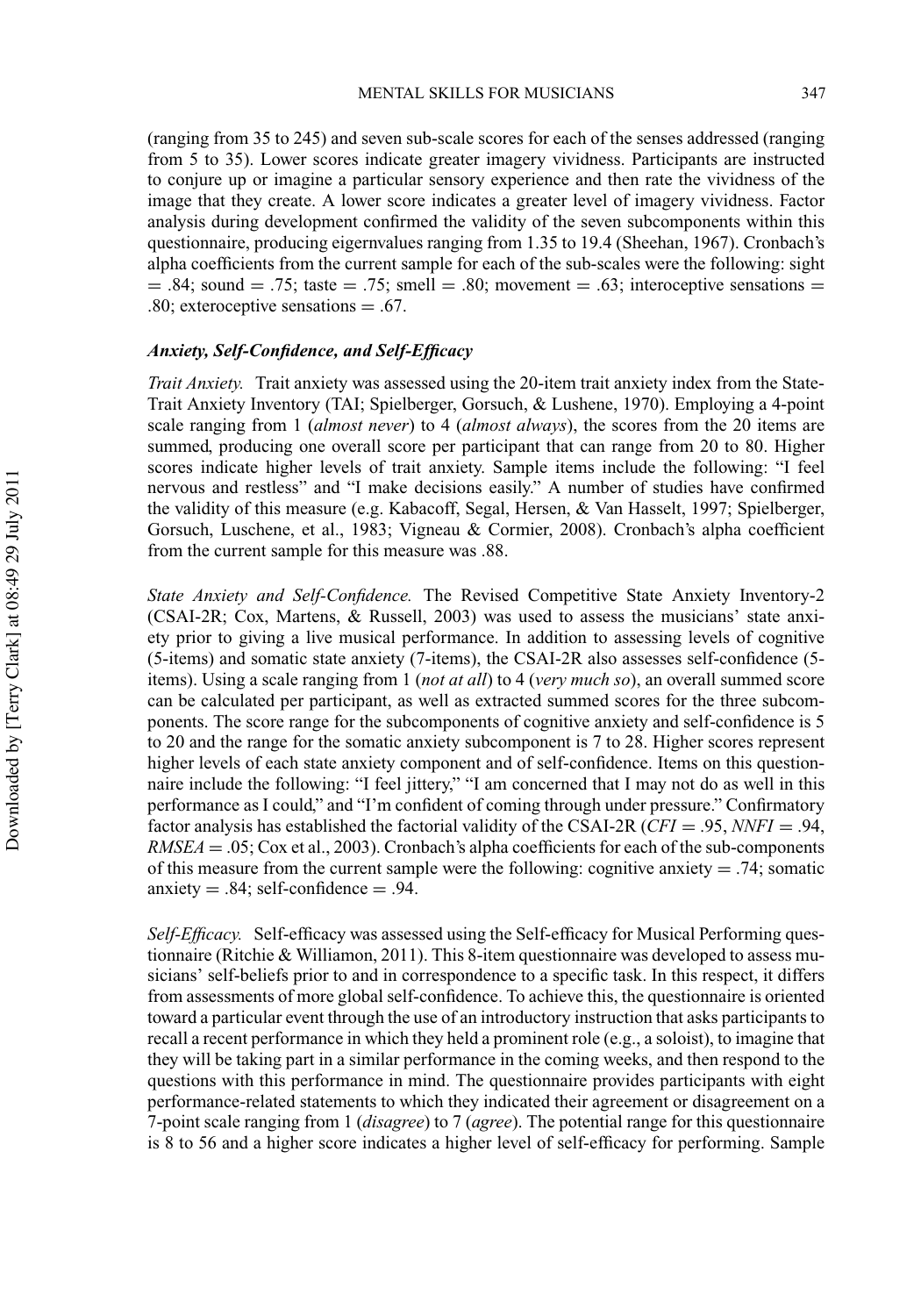items on this questionnaire include the following: "I am confident that I can give a successful performance" and "If something unexpected happens during the performance, I will handle it well." Exploratory factor analysis during development confirmed a single underlying factor for this questionnaire, producing an eigenvalue of 3.52 (Ritchie & Williamon, 2011). Cronbach's alpha coefficient from the present sample for this measure was .84.

#### *Performance Quality*

To assess performance quality, the participants performed live in front of an audience of their peers and staff from the conservatoire at which they studied. The size of the audience for each of the performances was typically around 15 people. The participants were requested to perform two contrasting pieces of their choice, totaling 15 min in length. All performances were video recorded. To assess the performances, two professional musicians with internationally recognized performing careers were recruited. In addition to their performing careers, each had more than 10 years experience of professional assessment and adjudication. The assessors were external and had no previous association with the participants. The recordings of the performances from the two rounds of testing were randomized to mask whether they were from the first or second round, as well as to mask the participants' group allocation. The performances were given a mark ranging from 1 (*poor*) to 7 (*excellent*) for eight different components: overall quality, technical proficiency, musical understanding, communicative ability, level of preparedness, self-assuredness, interpretative imagination and originality, and ability to cope with the stress of the performance situation. This resulted in each participant receiving two sets of eight scores for each round of testing (one from each of the two assessors). For each participant, a mean was created of the two assessors' marks for each of the eight components, producing eight averaged scores for each participant for the first round of testing and eight for the second round. Correlations between the two assessors for the eight performance quality ratings ranged from  $r = 0.212$  ( $p > 0.05$ ) to  $r = 0.462$  ( $p < 0.001$ ). Such low correlations threw into question the validity of the performance quality ratings and, as a result, prevented their inclusion in subsequent analyses.

#### *Participant Feedback*

Written feedback was collected from the experimental group during and following the training program using open-response evaluation forms. On the evaluation forms, the experimental group was requested to comment on each of the nine topics covered and provided with the instructions: "Please comment on the extent to which you found this topic relevant and useful in your everyday engagement as a musician. If possible, please discuss what you liked and did not like about the topic, how it was delivered, and any other relevant topics you wished had been included." Eight months after the completion of the training and final testing phase, members of the experimental group took part in a focus group conducted by the first author. A semi-structured topic guide was created for the focus group, with questions addressing the participants' backgrounds and reasons for taking part in the project, perceived general effects of the program, issues in relation to particular topics and exercises, and suggestions for how to improve the program, both in terms of content and delivery. The focus group was recorded digitally and transcribed verbatim.

#### **Procedure**

Ethical clearance for this study was obtained from the relevant review board. Following recruitment, each participant was issued an information letter and signed an informed consent form before any further aspect of the study commenced. Prior to the delivery of the mental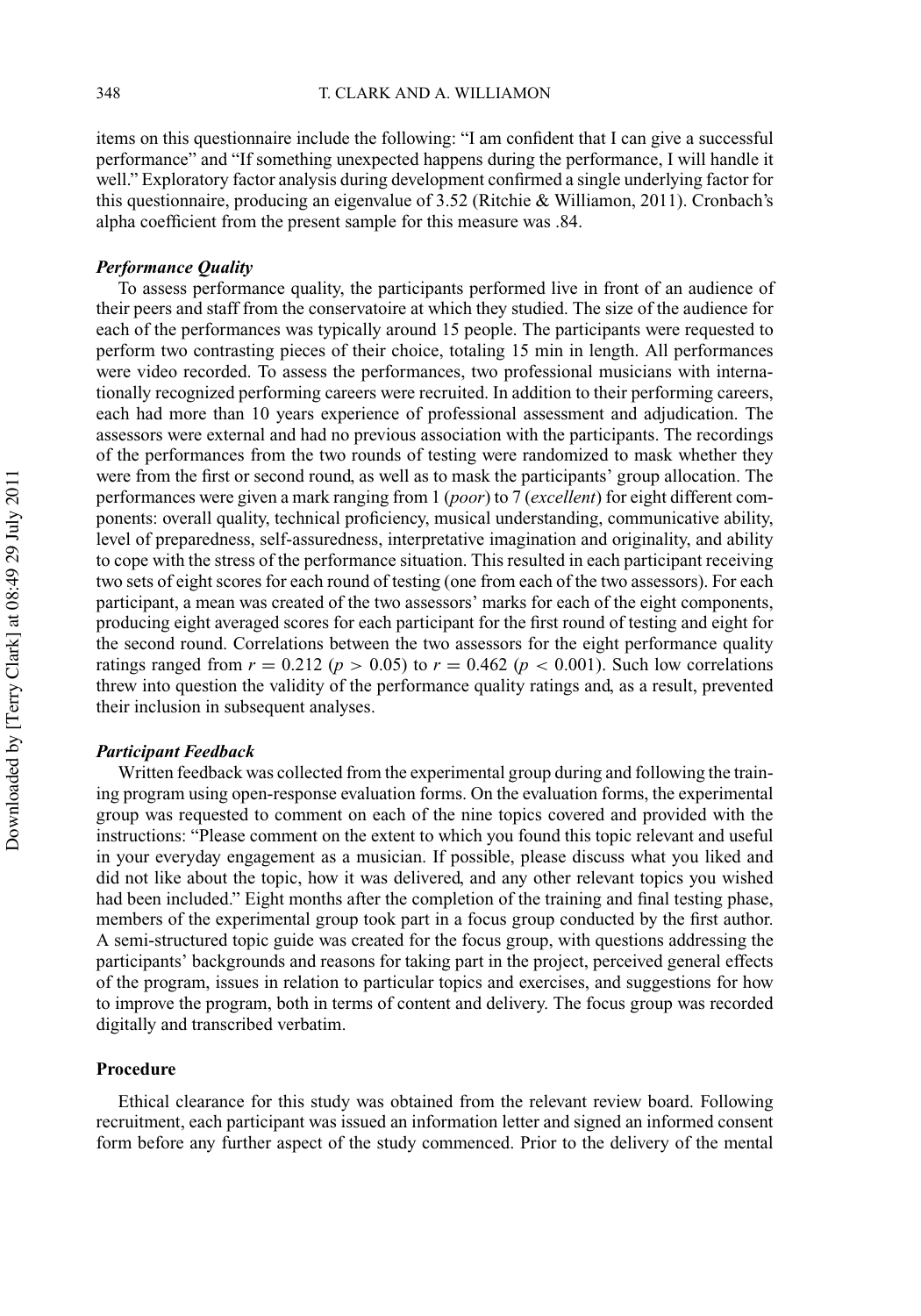skills training, a group session was set up in a classroom at the conservatoire at which the participants studied, during which all participants completed all but one of the above questionnaires. This session lasted approximately 1 hr. Following the questionnaire session, participants from both groups signed up to give their live performances at a specified time in one of the conservatoire's recital halls. Immediately prior to performing, the participants completed the CSAI-2R to assess their state anxiety and self-confidence.

Following the completion of the first round of testing, the experimental group took part in the 9-week mental skills training program discussed below. Throughout this, written feedback was collected from the experimental group on their thoughts regarding the program, as detailed above. During this time, the control group received no training beyond what they received otherwise as part of their studies.

Within the two weeks following the conclusion of the training program, a second round of testing, the procedure of which was identical to that of the first round, was conducted. Again, the participants completed all of the questionnaires, except the demographic questionnaire, in an hour-long session in one of the conservatoire's classrooms. As with the first round of testing, participants from both the experimental and control groups next gave their live performances in one of the conservatoire's recital halls.

Eight months following the second round of testing, members of the experimental group were asked to take part in a focus group. Given that the focus group occurred in the academic year following the delivery of the training program, some members of the experimental group were no longer studying at the conservatoire at which this research was conducted. Between some members having left and other members of the experimental group who were still at the conservatoire being unable to attend the focus group, 8 of the 14 who completed the full training program took part.

#### **Mental Skills Training Program**

The mental skills training program for the experimental group consisted of one 60-min group session and one 30-min individual session per week for 9 weeks. Drawing from relevant material within the music, education, and sport psychology literature, a musician-specific 9-week mental skills training program was developed. The objectives of the program were to facilitate increased refinement and understanding in the participants of their own practice behaviors and performance preparation activities, how they respond to various performancerelated situations, and how such behaviors and responses could influence their abilities to learn and perform. To achieve this, systematic training was provided in a number of key mental skills that have particular relevance for performance preparation, such as goal-setting, relaxation strategies, and imagery and mental rehearsal. Specifically, the topics covered fell into three main categories: (a) motivation and effective practice, comprising goal-setting, peak performance awareness, and effective practice and time management; (b) relaxation and arousal control, comprising relaxation strategies, arousal control through cognitive restructuring, and self-talk; and (c) performance preparation and enhancement, comprising mental rehearsal and imagery, focus and concentration, and performance preparation and analysis. Each of the three categories of topics included three individual and three group sessions spread over 3 weeks.

The group sessions included a mix of the theoretical and empirical background information on the various topics, as well as group and individual exercises designed to assist the participants to integrate the skills into their daily musical activities. The individual sessions were an opportunity for the participants to discuss their personal experiences (previous and current) with the topics and exercises and provided an opportunity for the program to be tailored more specifically to their wants and needs.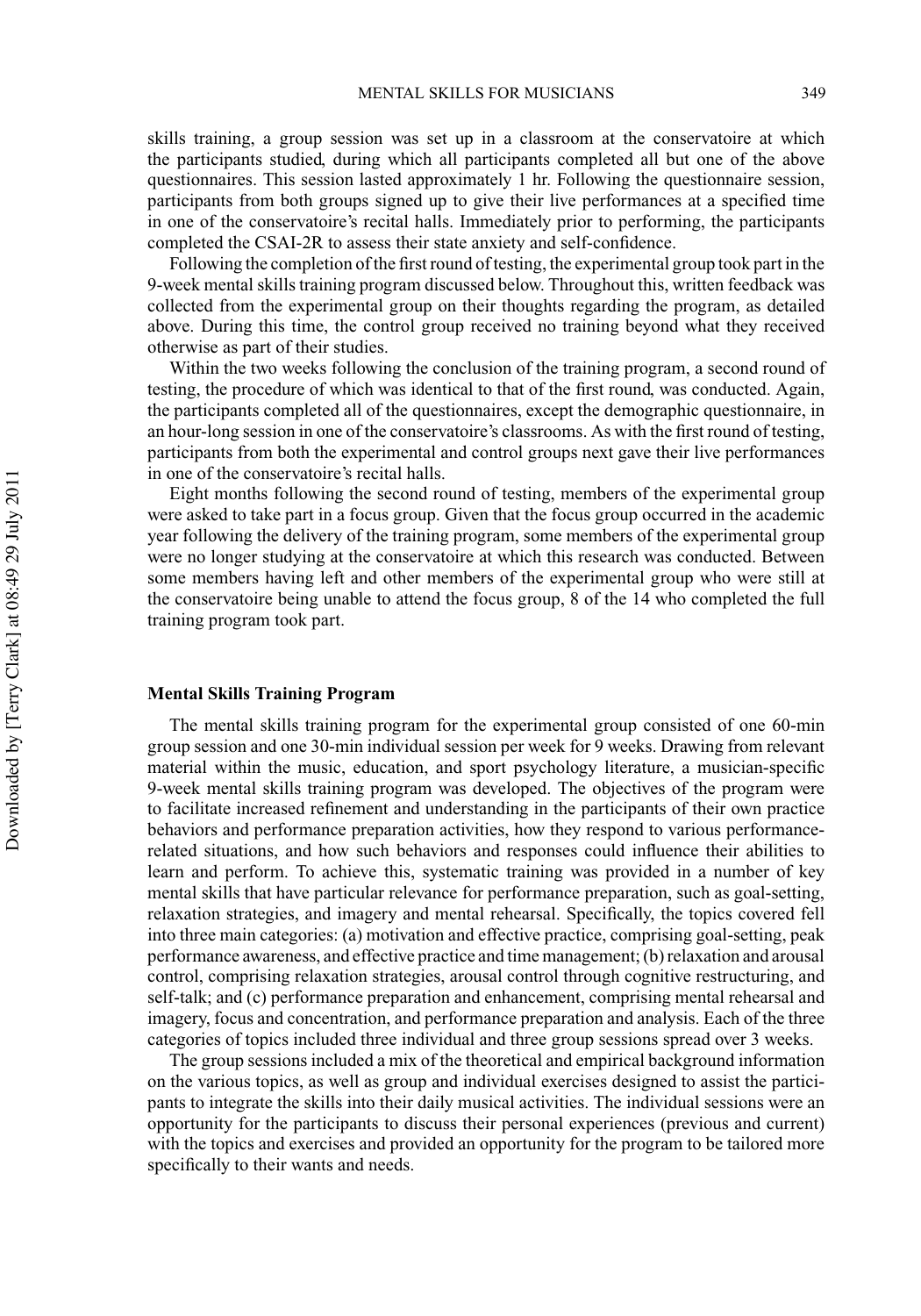Prior to delivery, a number of processes were undertaken to ensure that the program was valid and appropriate. To begin, three certified and practicing sport psychology consultants were asked for their feedback on the proposed program. Aspects including specific topic inclusion, the division of theoretical and applied content, appropriate exercises, and overall structure of the program and how it would be delivered were discussed. Fundamentally, the sport psychology consultants offered recommendations concerning the overall structure and progression of the different topics covered, stressed the over-arching importance of the goalsetting process for facilitating the learning and integration of the other topics into the musicians' practice behaviors, highlighted the usefulness of the one-to-one sessions, and advised on specific exercises that could be employed. Following this consultation, parts of the program were delivered to two undergraduate psychology of music classes at the conservatoire, using the same mixture of group and individual sessions as would be used in the full program. This piloting allowed for an assessment of the structure of delivery and reception of the topics. The students provided informal feedback on the content, exercises, and delivery, following which modifications and adjustments were made as necessary. As well, the two classes completed some of the assessment measures that were to be employed to develop and refine further the testing procedure.

All group and individual training sessions were delivered by the first author. In addition to having training and experience in providing mental skills training, this person was also an experienced classical music performer. Having experience in both allowed this person to present non-music-specific concepts in a contextually relevant manner to the participants, helping facilitate appropriate application.

#### **Data Treatment and Analysis**

Although every effort was made to ensure that a full data set from all of the participants was collected, one of the participants did not complete the Musical Skills Survey, hence the *n* for this survey is one less than the other measures. All quantitative data were entered into the Statistical Package for the Social Sciences and tested for normal distribution using the One Sample Kolmogorov-Smirnov test. Results of the test indicated that the scores for all of the measures employed demonstrated a normal distribution ( $p > 0.05$ ).

Descriptive statistics for each of the assessment measures were first calculated. Initial analyses demonstrated that there were no significant differences between the experimental and control groups on any of the measures ( $p > 0.05$ ). A one-way analysis of variance (ANOVA) with the difference scores between the two testing periods for each measure as the withinsubjects variables and group membership as the between subjects factor was run to assess the extent of change between the two testing periods.

The objective of collecting feedback from the participants was to establish a contextualized perspective of the participants' subjective experiences as a result of having participated in the mental skills training program. To this end, content analysis of the written feedback and the transcript from the focus group was performed using interpretive phenomenological analysis (IPA). According to Smith and Osborn (2003), IPA "attempts to explore personal experiences and is concerned with an individual's personal perception or account of an object or event, as opposed to an attempt to produce an objective statement of the object or event itself" (p. 51). Specifically, the procedure developed for this study involved the following steps:

• Individual points of interest were identified within the written feedback and the transcript from the focus group.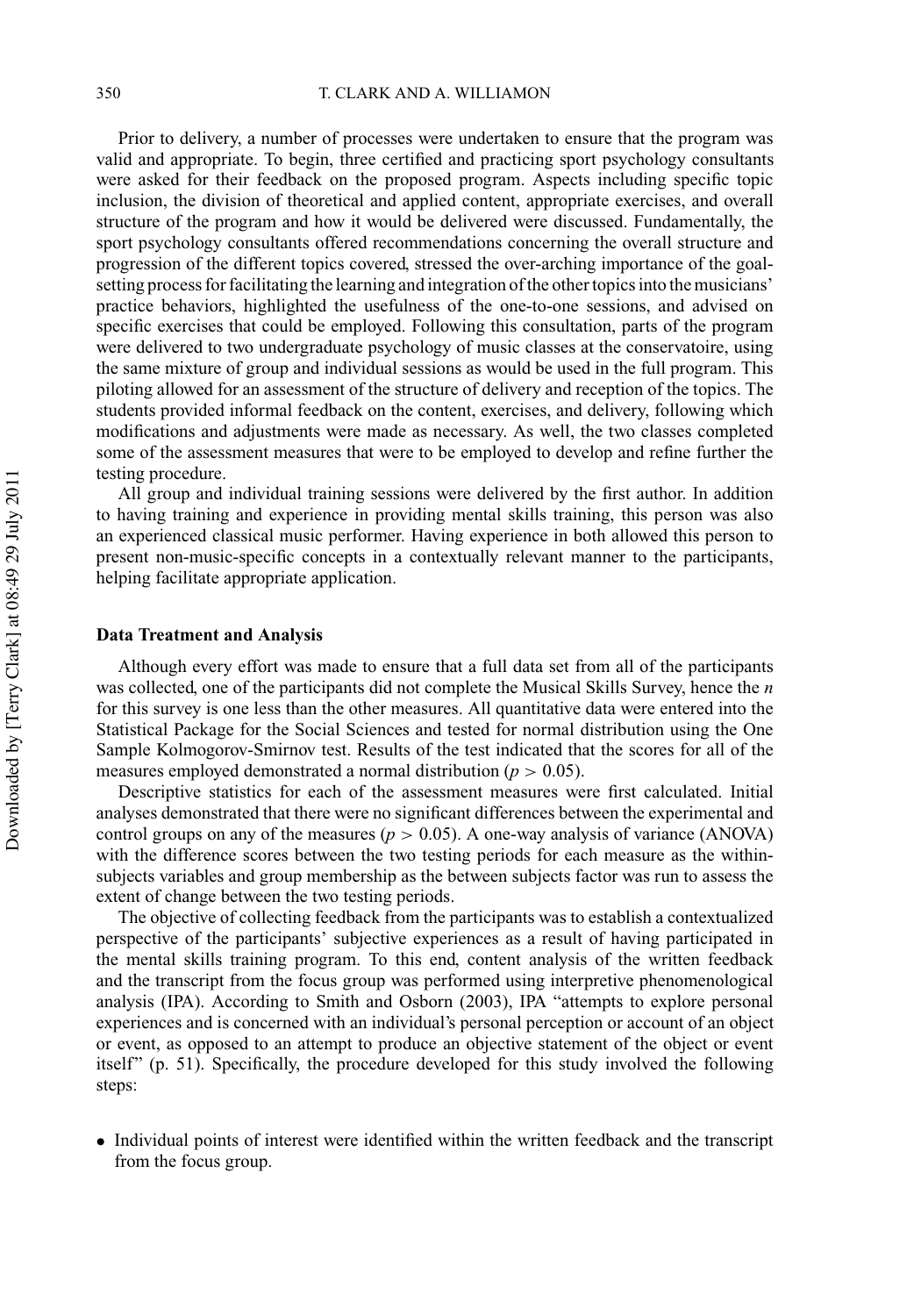- Points of interest were labeled and grouped into categories with other similar points of interest.
- Categories were then grouped together into general themes.

Pertinent quotes from the qualitative feedback have been included to help shed further light upon the quantitative findings. For the purposes of citing individuals' comments, the experimental group participants were numbered alphabetically (e.g., EG1, EG7).

# **RESULTS**

# **Effects of the Program**

The following section presents the results of the quantitative and qualitative measures pertaining to the effects that the experimental group participants derived from taking part in the training program. All results from the questionnaires, including mean scores from the two rounds of testing for the experimental and control groups and the results from the one-way ANOVA, are presented in Table 1. The benefits that the participants felt they gained as a result of taking part in the training, as collected via the participant feedback, grouped into four themes: (a) increased self-awareness of effective performance preparation, (b) improved practice efficiency, (c) a shift in views toward anxiety, and (d) positive impact on attitudes toward music making.

When comparing the scores achieved by the experimental and control groups on the two testing phases, a significant effect for the Musical Self-regulated Learning questionnaire emerged,  $F_{(1,21)} = 16.22$ ,  $p = .001$ ,  $\eta^2 = .44$ . The first theme of comments, as determined by the analysis of the qualitative data, expanded upon this significant effect. As a result of having taken part in the program, experimental group participants reported possessing greater levels of self-awareness in relation to their practice styles and factors affecting their abilities to perform. They also reported that this increased self-awareness facilitated heightened feelings of self-confidence when performing. These are highlighted by the following quotes: "Thinking about performances that I enjoyed and ones I didn't helped to point out factors which I could have overlooked, such as patterns in preparing myself" (EG7); "The exercises helped me to work out why certain factors could stop a performance from being a success" (EG8); "I have a more organized and clearer idea of what produces a better performance. This self-awareness helps improve my mindset towards public performances" (EG11).

Further to the above changes in attitudes toward and understanding of practice behaviors, significant differences were found for two of the 22 items on the Musical Skills Survey. The experimental group participants reported a significant increase beyond the control group for the musical skills items, quantity of practice,  $F_{(1,20)} = 5.59$ ,  $p = .039$ ,  $\eta^2 = .22$ , and technical proficiency,  $F_{(1,20)} = 4.90, p = .028, \eta^2 = .20.$ 

Similar to the observed change in quantity of practice, the experimental group participants commented that their involvement in the program helped improve their practice efficiency; this comprised the second theme of comments. In particular, they felt that they were better able to organize their practice time: "Helped increase my practice efficiency" (EG1); "Prompted me to organize my practice time better" (EG7).

The participants also spoke of how the program helped them to identify clearer practice objectives together with strategies and methods for working toward them: "Helped me develop a clear idea of what I want to achieve in a practice session" (EG8); "Sped up my learning of new music when there was a lot of pressure and deadlines" (EG9).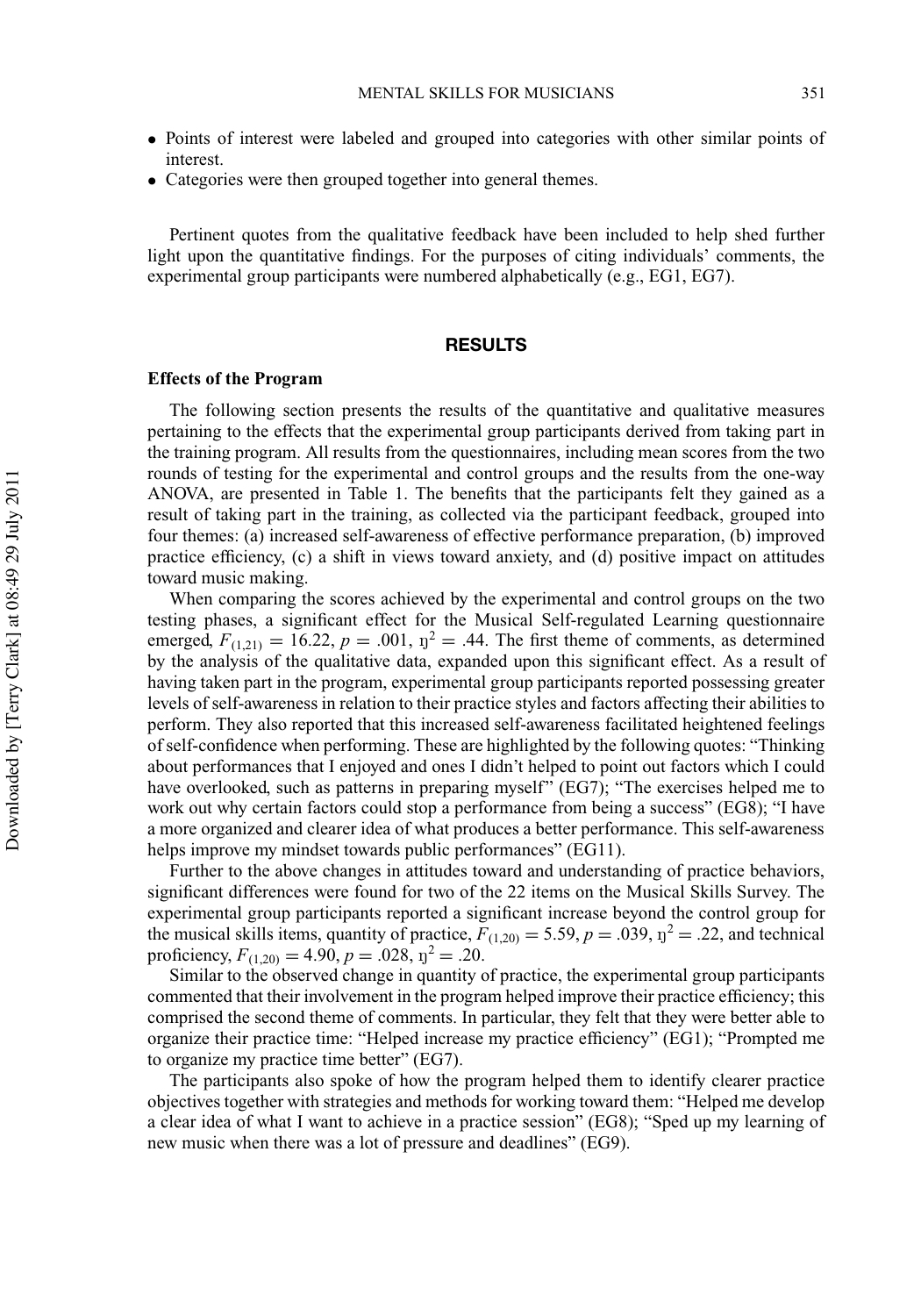| Questionnaire                                  | Group | <b>Pre-Intervention</b> | <b>Post-Intervention</b> | df   | F     | $\boldsymbol{p}$ |
|------------------------------------------------|-------|-------------------------|--------------------------|------|-------|------------------|
| Self-regulated learning                        | EG    | 49.29 (6.35)            | 50.36(4.57)              | 1,21 | 16.22 | .001             |
|                                                | CG    | 51.22(6.63)             | 42.33 (4.90)             |      |       |                  |
| Musical Skills Survey-Quantity<br>of practice  | EG    | 4.57(1.16)              | 5.36(0.63)               | 1,20 | 4.90  | .039             |
|                                                | CG    | 4.75(0.89)              | 4.63(0.52)               |      |       |                  |
| Musical Skills Survey-Technical<br>Proficiency | EG    | 4.71(0.61)              | 5.07(0.73)               | 1,20 | 5.59  | .028             |
|                                                | CG    | 5.12(0.83)              | 4.88(0.83)               |      |       |                  |
| Betts OMI-Total                                | EG    | 103.29 (27.34)          | 100.21 (26.22)           | 1,21 | 9.23  | .006             |
|                                                | CG    | 80.00 (18.08)           | 98.44 (21.93)            |      |       |                  |
| Betts QMI-Sight                                | EG    | 14.36(5.43)             | 12.50(4.55)              | 1,21 | 2.49  | .129             |
|                                                | CG    | 11.22(4.49)             | 11.11(5.06)              |      |       |                  |
| Betts QMI-Sound                                | EG    | 12.21(4.53)             | 11.79(4.12)              | 1,21 | 1.29  | .268             |
|                                                | CG    | 11.11(4.70)             | 12.11(5.95)              |      |       |                  |
| Betts OMI-Taste                                | EG    | 13.43(4.65)             | 14.64(6.24)              | 1,21 | 3.516 | .075             |
|                                                | CG    | 9.89(3.62)              | 14.22(4.27)              |      |       |                  |
| Betts OMI-Smell                                | EG    | 19.07(6.62)             | 17.79(5.85)              | 1,21 | 3.98  | .059             |
|                                                | CG    | 15.00(3.87)             | 18.78(4.02)              |      |       |                  |
| Betts OMI-Movement                             | EG    | 12.43(3.80)             | 13.50(4.38)              | 1,21 | 2.52  | .127             |
|                                                | CG    | 10.22(2.99)             | 14.22(6.67)              |      |       |                  |
| Betts OMI-Interoceptive<br>sensations          | EG    | 15.71(6.47)             | 14.57(4.80)              | 1,21 | 5.66  | .027             |
|                                                | CG    | 11.56(3.56)             | 13.89(3.89)              |      |       |                  |
| Betts QMI-Exteroceptive<br>sensations          | EG    | 16.07(4.61)             | 15.43(5.43)              | 1,21 | 6.75  | .017             |
|                                                | CG    | 11.00(4.42)             | 14.11(4.51)              |      |       |                  |
| <b>Trait Anxiety Inventory</b>                 | EG    | 45.64(9.12)             | 41.43(7.65)              | 1,21 | 0.26  | .616             |
|                                                | CG    | 49.00(8.12)             | 43.44 (7.92)             |      |       |                  |
| CSAI-2R-Cognitive anxiety                      | EG    | 11.29(3.89)             | 10.36(3.77)              | 1,21 | 0.08  | .787             |
|                                                | CG    | 11.67(4.09)             | 11.11(3.98)              |      |       |                  |
| CSAI-2R-Somatic anxiety                        | EG    | 13.71 (3.99)            | 11.86(3.32)              | 1,21 | 0.06  | .812             |
|                                                | CG    | 12.44(3.43)             | 10.22(3.56)              |      |       |                  |
| CSAI-2R-Self-confidence                        | EG    | 12.36(2.71)             | 13.21(3.79)              | 1,21 | 0.39  | .540             |
|                                                | CG    | 11.22(2.73)             | 11.33(2.35)              |      |       |                  |
| Self-efficacy                                  | EG    | 41.21(4.64)             | 46.29(5.03)              | 1,21 | 6.88  | .016             |
|                                                | CG    | 45.44(6.75)             | 43.78 (6.24)             |      |       |                  |
|                                                |       |                         |                          |      |       |                  |

**Table 1 Mean Scores (Standard Deviation) for the Experimental (EG) and Control (CG) Groups and Results from the One-Way ANOVA for the Quantitative Measures**

*Note.* The results from the one-way ANOVA presented are a comparison of the amount of change between the two rounds of testing as a function of group membership. These results include degrees of freedom (*df* ), *F* values, and *p* values. *F* and *p* values that appear in bold are those that reached statistical significance. Also, although scores for 22 items from the Musical Skills Survey were collected, only the two that attained significance are presented in this table.

As well, following the training, the participants reported that they felt more confident, employing a broader range of practice strategies, such as goal setting and mental rehearsal in particular: "I began to set achievable goals and found I was able to achieve them which prompted me to set goals that I wasn't sure were possible. I feel more positive about setting goals to achieve my dream" (EG9); "I now engage in more mental practice" (EG2).

This latter quote was mirrored by the quantitative findings in which significant changes also emerged in relation to imagery ability. A significant change was found when comparing the experimental and control groups' total score from the Betts QMI,  $F_{(1,21)} = 9.23$ ,  $p = .006$ ,  $\eta^2$  = .31, along with the subcomponents interoceptive sensations, and exteroceptive sensations,  $F_{(1,21)} = 5.66, p = .027, \eta^2 = .21; F_{(1,21)} = 6.75, p = .017, \eta^2 = .24$  respectively.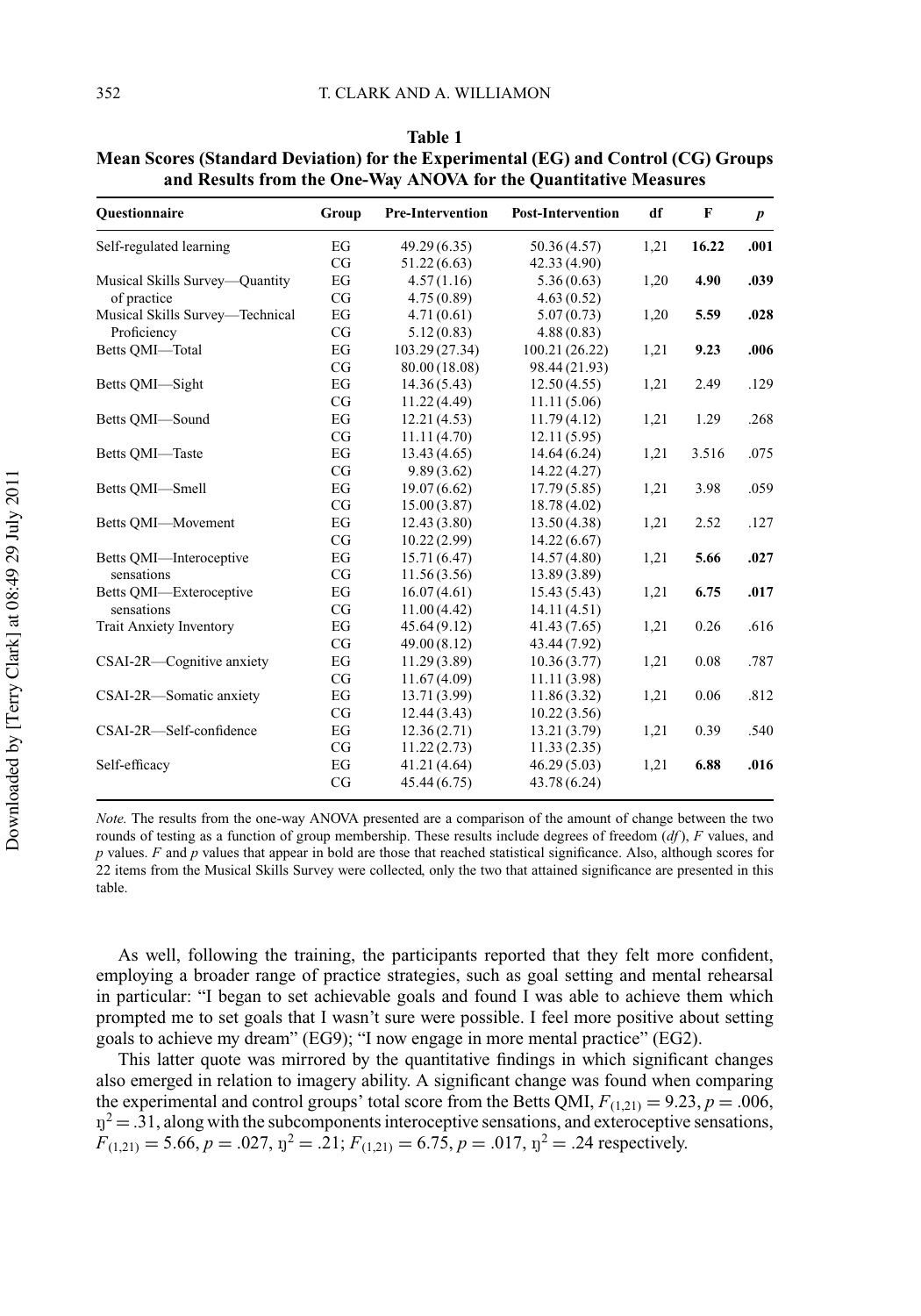In addition to changes in practice and performance preparation behaviors and imagery ability, the experimental group participants reported experiencing a shift in their self-efficacy for performing and their views surrounding anxiety and anxiety symptoms, as well as perceptions concerning their control over anxiety symptoms. The experimental group demonstrated a significant increase over the control group between the testing periods on the self-efficacy for Musical Performing questionnaire,  $F_{(1,21)} = 6.88$ ,  $p = .016$ ,  $\eta^2 = .25$ . No other significant changes emerged between the experimental and control groups.

Comments comprising the third theme derived from the qualitative measures expand upon these findings. The above-mentioned shifts in views surrounding anxiety appeared to have been achieved particularly through the use of self-talk and pre-performance routines, as evidenced by the following quotes: "I've started rationalizing anxiety symptoms as normal and facilitative" (EG2); "I find that focusing on my mental as opposed to physical state prior to a performance produces a more facilitative focus" (EG9).

Comprising the final theme of comments, the participants spoke of changes to their attitudes toward music making: "The program helped me develop a healthier perspective towards music making, in particular through distinguishing myself from my music, so one doesn't affect the other" (EG9).

While also tested, no other variables listed in Table 1 achieved a significant effect when comparing the scores from the two testing periods controlling for group membership via the one-way ANOVA.

#### **Participant Feedback on Improving the Program**

Suggestions for how the experimental group participants would modify or improve the program were also collected. The participants were largely not interested in typical research findings. Instead, they preferred examples of student and professional musicians, as noted by this participant: "I would have preferred more case studies from students and professionals so we may understand and benefit in a more direct way, rather than through research reports" (EG12).

Similar to the applicability of case studies, the participants requested a greater amount of practical, precise application of the skills presented, as opposed to discussion surrounding the theoretical underpinnings of mental skills: "Make the sessions even more practical" (EG2); "I would have liked more practical elements within the sessions" (EG8).

All of the group sessions involved various types of group activities exercises. The participants responded to these activities particularly well and, in fact, would have liked to have more as part of the program: "Make greater use of class interaction, discussion, and activities to facilitate learning from one another" (EG3).

The participants requested that there be more linking of the mental skills with performance and audition situations, with greater opportunities for debriefing: "In addition to the performances, I would have liked a series of mock auditions" (EG2); "I feel there could have been better integration of the skills into performance situations" (EG8); "I liked the lead-up to the last performance, but wished there were more opportunities to debrief performances and auditions that happened during the program" (EG10).

Finally, how the program fit in with the overall timetable of their studies was also commented on by the participants: "The program could run in conjunction with existing college exams and performances" (EG5).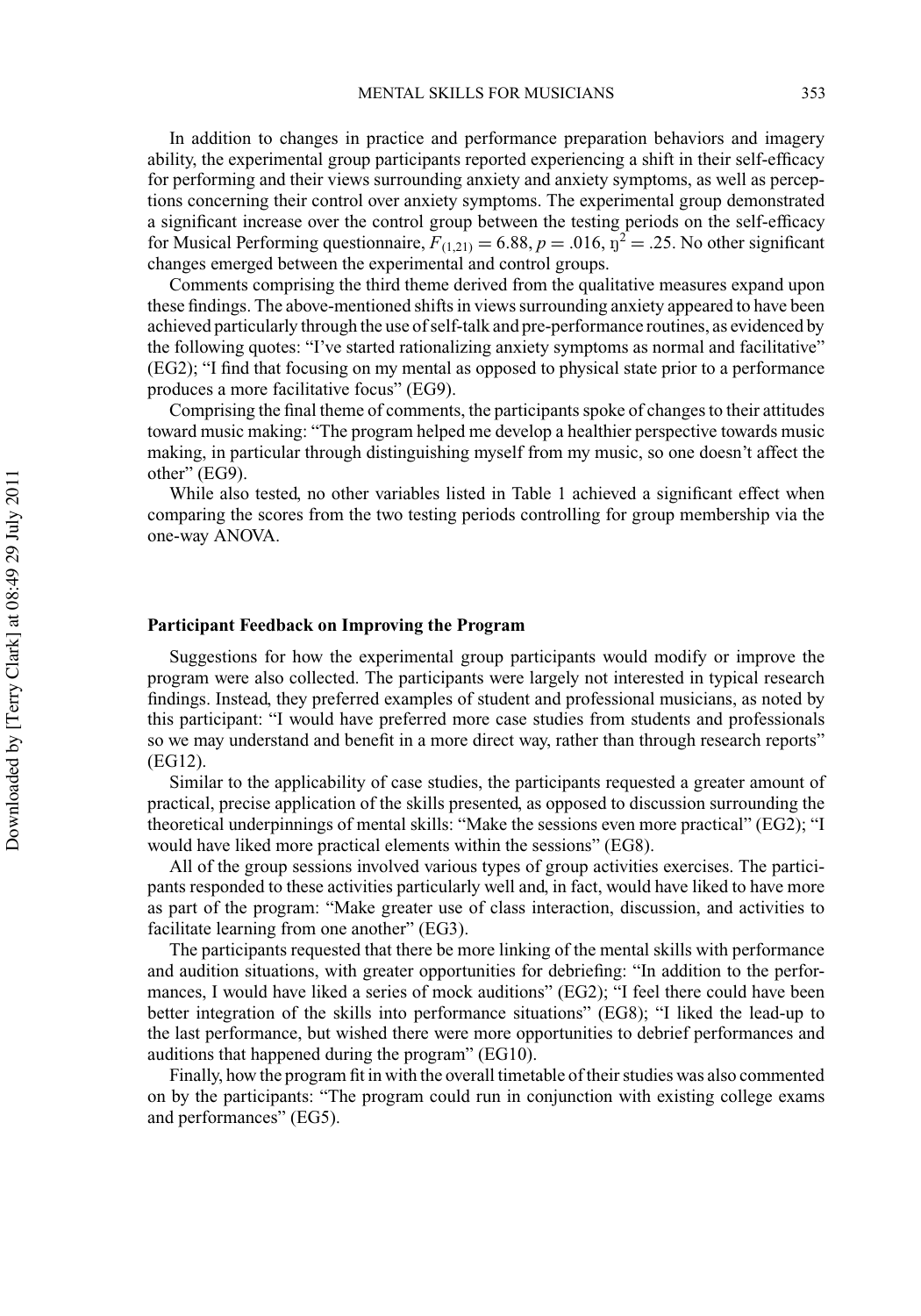#### **DISCUSSION**

The aim of the current study was to examine the impact of a multi-faceted mental skills training program delivered to musicians. This was done through analysis of quantitative measures, substantiated by qualitative feedback and comments collected from the experimental group.

#### **Effects of the Program**

A number of significant differences emerged in the experimental group's understanding of and behaviors surrounding practice and performance preparation. The experimental group reported a change in their views toward practice behaviors, as demonstrated by the significant increase in their scores on the Musical Learning and Self-regulation questionnaire when compared with the control group. This linked with one of the themes of feedback provided by the participants: increased self-awareness of effective performance preparation. Changes in the experimental group's practice behaviors, meanwhile, were noted within two items of the Musical Skills Survey. When compared with the control group, the experimental group reported a significant increase in the amount of practice they undertook following the training phase, as evidenced on the Musical Skills item quantity of practice. It is possible that the participants' increased sense of importance for, and understanding of, effective practice and performance preparation contributed to the significant effect found for the Musical Skills item technical proficiency. This significant effect might also be explained by the participants' selfreported increase in quantity of practice and practice efficiency, the second theme of qualitative feedback provided by the participants.

In addition to these changes, significant changes were noted for imagery ability when comparing the experimental and control groups. A significant change emerged for the total score of the Betts QMI, as well as the subcomponents of interoceptive sensations and exteroceptive sensations. At first, an enhanced ability for the experimental group to imagine internal sensations and what it feels like to touch objects may appear odd for musicians. Considering the content of the training program, however, a number of the imagery exercises urged the participants to incorporate a broad range of elements associated with musical performance into their imagery. These elements included the emotions typically felt prior to and when performing, as well as the tactile sensations experienced when playing their instruments. Given the content and focus of the imagery exercises employed within the training program, the emergence of significant changes in the experimental group's ability to imagine these types of sensations is promising and indicates that the imagery exercises employed did generate effects in terms of increasing imagery vividness for a diverse range of sensory experiences.

It is acknowledged that the significant effects found for the Betts QMI resulted, in part, from the control group reporting lower levels of imagery vividness on the post-test than the pre-test. Why the control group's self-reported imagery ability would have dropped between the two testing periods in unclear. Musicians have been found to engage in considerable amounts of imagery when learning new repertoire, through score study, memorization, and mental rehearsal of musical phrases during and in between practice sessions (e.g., Bailes, 2006; Holmes, 2005; Lehmann, 1997). Although musicians can certainly employ imagery as part of performance preparation (e.g. Connolly & Williamon, 2004), this function has received little attention and the extent to which musicians use imagery for this function is unknown. The second round of testing took place just prior to the participants' end-of-year performance assessments, and it is possible that the participants were engaging in different types of practice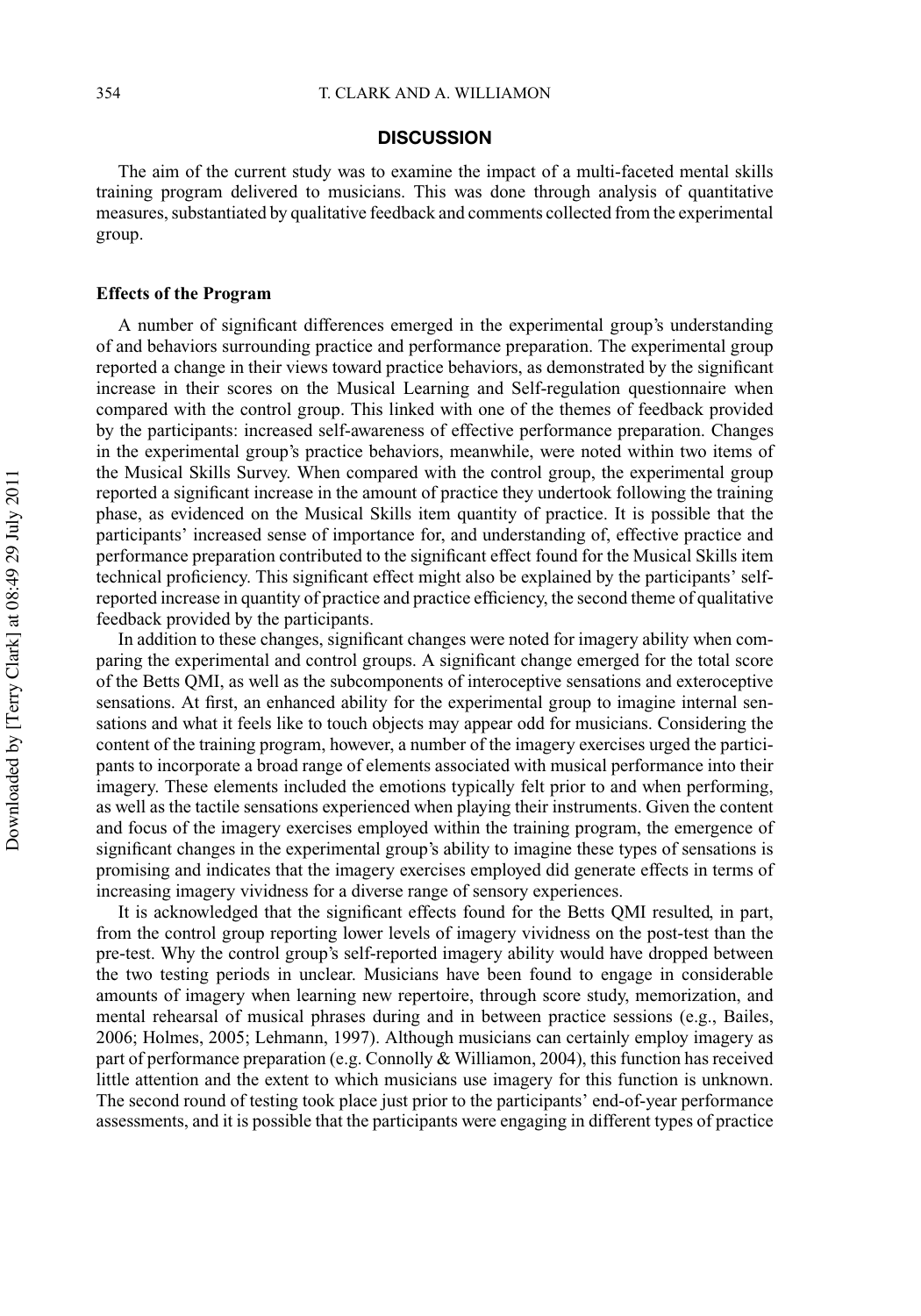behaviors, and potentially less or different kinds of imagery, during the time of the second round of testing compared with the first round of testing. It is possible that potential changes in practice behaviors and activities might have contributed to the control groups' decrease in imagery vividness. Such a situation may also have contributed to the control group's considerably lower score on the Self-regulated Learning questionnaire. Due to the exercises employed within the training program, meanwhile, members of the experimental group were able to increase their imagery vividness despite changes in practice behavior. Involvement in the training program may also have facilitated the experimental group with employing greater levels of self-regulated learning behaviors while, potentially due to pressures resulting from approaching end-of-year exams and performances, the control group's use of self-regulated learning behaviors decreased. It would be of benefit for future studies to investigate the influence that different musical behaviors and pressures has on musicians' imagery abilities, particularly for the development of mental skills training programs.

Lastly, a significant increase in self-efficacy emerged for the experimental group when compared with the control group. Self-efficacy has been found to be a strong predictor of performance quality (see McPherson & McCormick, 2006; Ritchie & Williamon, 2011), so to have had an effect upon self-efficacy is a point of note. It is possible that this change in self-efficacy is linked to, and potentially resultant from, feeling more in control of debilitating aspects of performance anxiety, the third theme of comments. Indeed, having healthy perspectives toward music making, the fourth theme of comments, would likely influence musicians' perceptions of their abilities to perform. Additionally, comments from the experimental group participants indicated that they engaged in greater amounts of practice following the program. This could have also influenced self-efficacy levels.

#### **Non-Findings of Note**

Despite anxiety and arousal control being addressed specifically within the training program, it was interesting to note that no significant differences or changes in trait or state anxiety, nor any of the latter's subscales, were found between groups. That said, the experimental group's self-efficacy scores did increase significantly. Additionally, members of the experimental group commented that, following the training program, they now felt that they had greater control over, and more facilitative views toward, performance anxiety and anxiety symptoms.

As mentioned above, research suggests that anxiety should be viewed as a multi-dimensional construct, comprised of intensity and direction components (Jones & Swain, 1992; Miller & Chesky, 2004; Roland, 1994). The anxiety questionnaires employed in the present investigation only measured the perceived intensity of anxiety symptoms, not the perceived direction of those symptoms. Comments provided by the experimental group indicated changes in their perceptions surrounding the direction and control of their anxiety symptoms. These comments would suggest that rather than alleviating the symptoms of anxiety, the present training program was able to influence the participants' views and perceptions surrounding their anxiety responses and help them develop skills to manage their anxiety symptoms. Jones, Hanton, and Swain (1994) suggested that how athletes perceive their anxiety symptoms (as either facilitative or debilitative to performance) can have a greater impact upon performance quality than the intensity of anxiety symptoms.

Of great concern to many musicians is whether or not an activity to which they devote time and effort will have an influence on their performance quality. Due to this preoccupation with performance quality, it was important to assess it when measuring the effects of this program. Unfortunately, the low inter-evaluator correlations in the present investigation prevented the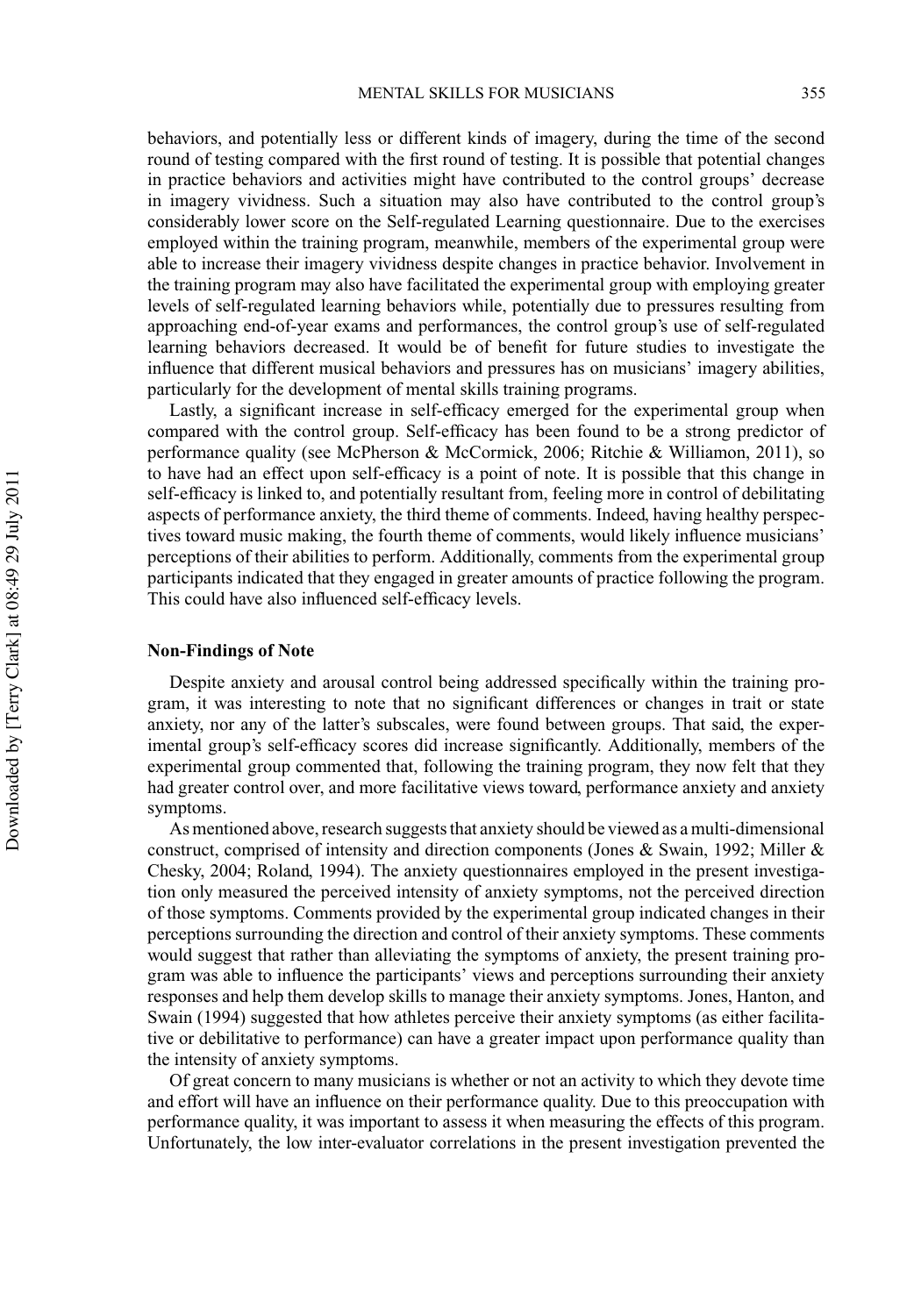performance data from being used in any of the subsequent analyses. Research would suggest that using performance quality as a research measure can be problematic. Thompson and Williamon (2003) found inter-evaluator correlations of performance quality ratings to be only moderate and biases related to instrumental experience appeared to emerge. To deal with these issues, Thompson and Williamon provided recommendations for the development of more reliable assessment scales. These recommendations were taken into consideration when developing the scales for the present study, yet it is clear that challenges still emerged. Consequently, further work is needed to develop more reliable means of measuring performance enhancement, together with ensuring that evaluators taking part in such assessments are sufficiently briefed concerning the assessment criteria employed for consistency (further discussion on the challenges inherent in musical performance assessment can be found in McPherson and Schubert, 2004).

# **Conclusions and Directions for Future Research**

The present investigation demonstrated a number of beneficial effects resulting from participation in a musician-specific mental skills training program. In addition, the inclusion of quantitative and qualitative methods within the evaluation protocol provided a wealth of insight into the effects of the program, rich in both breadth and depth. The implementation of multifaceted mental skills training programs for musicians is a practice not yet widely researched or understood. Although this study contributed to the understanding of the effects and efficacy of such programs, it also brought to light aspects that would be worth addressing in subsequent studies.

In the present study, the control group received no form of training beyond what would typically be received as part of studying at a music conservatoire. Training at a music conservatoire is, by nature, multifaceted and diverse. A musician's training typically involves elements such as individual and group instruction on instrument-specific mechanical and performance issues, large and small ensemble coaching, individual and group training on somatic practices such as Alexander Technique, and academic lectures and seminars of varying group sizes. Given the extent of individual and small group training already provided to the control group, they were, in effect, a comparison group.

There is also the issue that recruiting sufficient numbers of students to participate in a study as lengthy and time-consuming as that reported here is particularly challenging, let alone recruiting enough participants for multiple programs. Many music students are reluctant to commit to activities that encroach on the time they have available for practicing, even if the objective of the activity is to enhance the effectiveness of their musical activities. There are two ways the issue of participant recruitment could be addressed. First, the programs offered to music students could be reduced down as much as possible so as to require minimal time commitment. Second, the usefulness of such activities for the enhancement of musical performance could be stressed to potential participants even more so in the hope that they come to view such activities as a worthwhile use of their time. Needless to say, the latter option would by no means be quick and easy, but it is ultimately the approach necessary if diverse programs, such as mental skills training, are ever to become a regular part of musicians' training.

Finally, a range of feedback was collected from the experimental group participants, during and following the training phase. Previous studies have also sought feedback from the teachers or coaches of those involved in training programs (cf. Curry & Maniar, 2003, 2004). As well as providing another dimension by which to evaluate the changes and effects of training programs,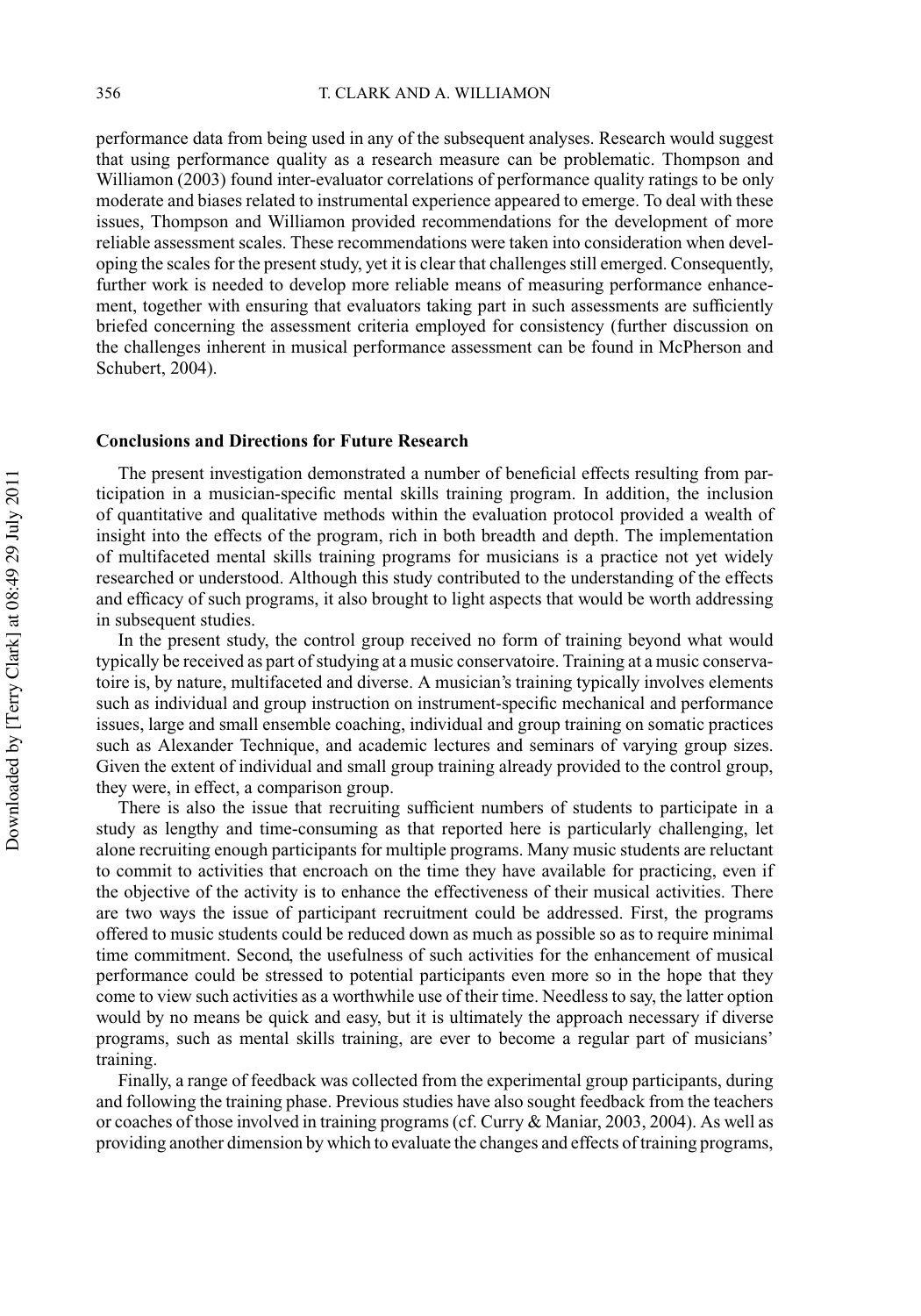such feedback could also be used as a form of triangulation to validate results collected from the participants.

A substantial amount of content was covered within the present program and although considerable information, both quantitative and qualitative, was collected from the participants on the perceived effects of each of the individual skills, drawing specific cause and effect conclusions is not possible statistically. In addition to the further research objectives discussed above, more targeted investigations exploring the effects of individual skills would further the understanding of the influence of those skills tremendously. The findings of such research stand to have significant bearing upon musicians' experiences and for those in charge of musicians' training, further contributing to the growing body of evidence-based research supporting new initiatives aimed at enhancing musical performance.

## **REFERENCES**

- Bailes, F. (2006). The use of experience-sampling methods to monitor musical imagery in everyday life. *Musicae Scientiae*, *10*, 173–187.
- Coffman, D. (1990). Effects of mental practice, physical practice, and knowledge of results on piano performance. *Journal of Research in Music Education*, *38*, 187–196.
- Connolly, C., & Williamon, A. (2004). Mental skills training. In A. Williamon (Ed.), *Musical excellence: Strategies and techniques to enhance performance* (pp. 221–245). Oxford: Oxford University Press.

Cox, R., Martens, M., and Russell, W. (2003). Measuring anxiety in athletics: The Revised Competitive State Anxiety Inventory-2. *Journal of Sport and Exercise Psychology*, *25*, 519–533.

- Curry, L., & Maniar, S. (2003). Academic course combining psychological skills training and life skills education for university students and student-athletes. *Journal of Applied Sport Psychology*, *15*, 27–277.
- Curry, L., & Maniar, S. (2004). Academic course for enhancing student-athlete performance in sport. *The Sport Psychologist*, *18*, 297–316.
- Driskell, J. E., Copper, C., and Moran, A. (1994). Does mental practice enhance music performance? *Journal of Applied Psychology*, *79*, 481–492.
- Esplen, M. J., & Hodnett, E. (1999). A pilot study investigating student musicians' experiences of guided imagery as a technique to manage performance anxiety. *Medical Problems of Performing Artists*, *14*, 127–132.
- Gould, D. (2002a). Sport psychology in the new millennium: The psychology of athletic excellence and beyond. *Journal of Applied Sport Psychology*, *14*, 137–39.
- Gould, D. (2002b). Moving beyond the psychology of athletic excellence. *Journal of Applied Sport Psychology*, *14*, 247–48.
- Gratto, S. (1998). The effectiveness of an audition anxiety workshop in reducing stress. *Medical Problems of Performing Artists*, *13*(1), 29–34.
- Gregg, M., & Clark, T. (2007). Theoretical and practical applications of mental imagery. In A. Williamon, and D. Coimbra (Eds.), *Proceedings of the International Symposium on Performance Science 2007* (pp. 295–300). Utrecht, The Netherlands: European Association of Conservatoires.
- Gregg, M., & Hall, C. (2006). Measurement of motivational imagery abilities in sport. *Journal of Sport Sciences*, *24*(9), 961–971.
- Gregg, M., Hall, C., & Nederhof, E. (2005). The imagery ability, imagery use, and performance relationship. *The Sport Psychologist*, *19*, 93–99.
- Hallam, S. (2001a). The development of metacognition in musicians: Implications for education. *British Journal of Music Education*, *18*(1), 27–39.
- Hallam, S. (2001b). The development of expertise in young musicians: Strategy use, knowledge acquisition, and individual diversity. *Music Education Research*, *3*(1), 7–23.
- Hanton, S., & Connaughton, D. (2002). Perceived control of anxiety and its relationship to self-confidence and performance. *Research Quarterly for Exercise and Sport*, *73*(1), 87–97.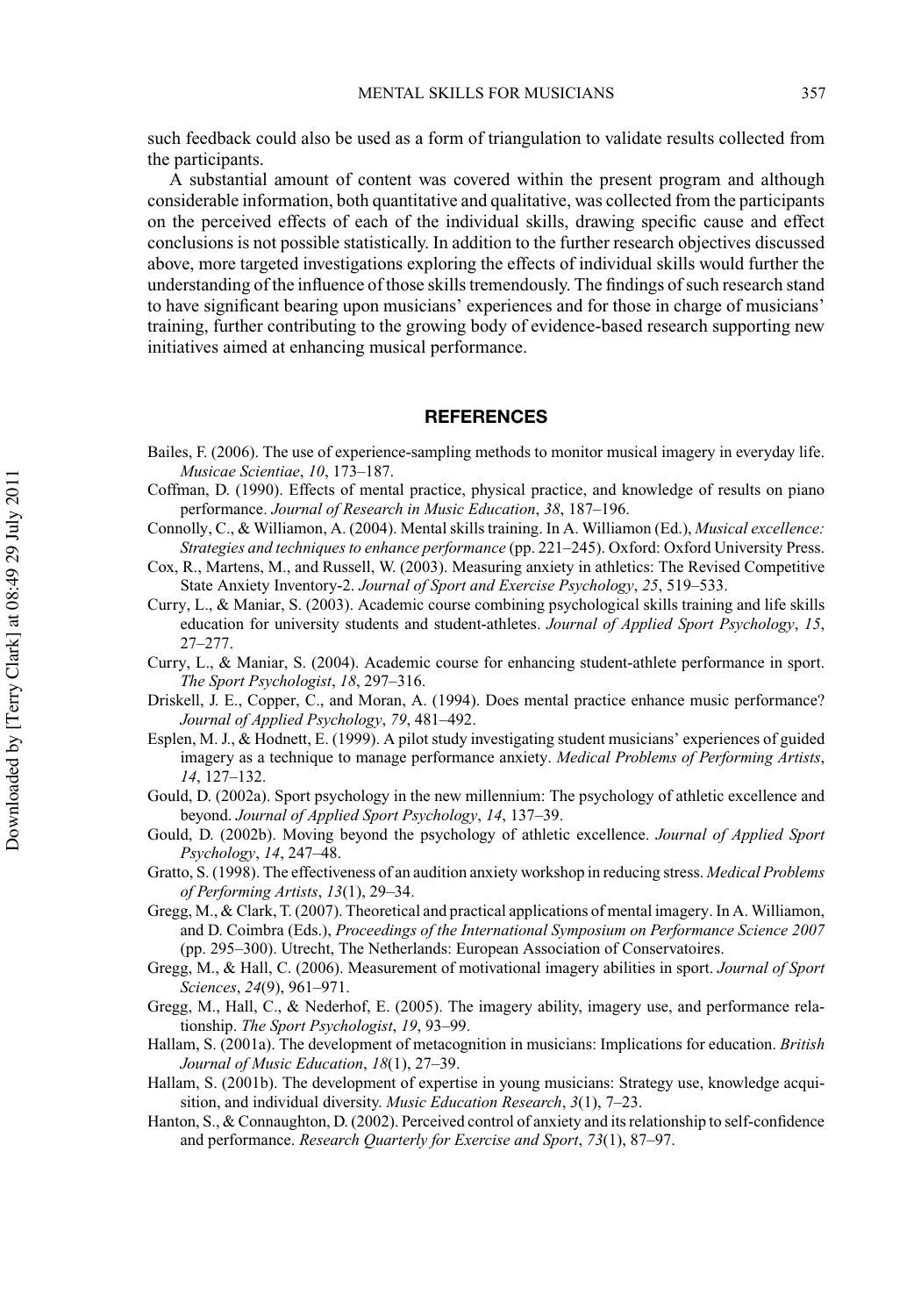- Hanton, S., & Jones, G. (1999). The acquisition and development of cognitive skills and strategies: I. Making the butterflies fly in formation. *The Sport Psychologist*, *13*, 1–21.
- Hanton, S., Mellalieu, S., & Hall, R. (2004). Self-confidence and anxiety interpretation: A qualitative investigation. *Psychology of Sport and Exercise*, *5*, 477–495.
- Hays, K. (2002). The enhancement of performance excellence among performing artists. *Journal of Applied Sport Psychology*, *14*, 299–312.
- Highben, Z., & Palmer, C. (2004). Effects of auditory and motor mental practice in memorized piano performance. *Bulletin of the Council for Research in Music Education*, *158*, 58–67.
- Holmes, P. (2005). Imagination in practice: A study of the integrated roles of interpretation, imagery and technique in the learning and memorisation processes of two experienced solo performers. *British Journal of Music Education*, *22*(3), 217–235.
- Jones, G., Hanton, S., & Swain, A.B.J. (1994). Intensity and interpretation of anxiety symptoms in elite and non-elite sports performers. *Personality and Individual Differences*, *17*, 657–663.
- Jones, G., & Swain, A.B.J. (1992). Intensity and direction dimensions of competitive state anxiety and relationships with competitiveness. *Perceptual and Motor Skills*, *74*, 467–472.
- Jørgensen, H. (2004). Strategies for individual practice. In A. Williamon (Ed.), *Musical Excellence: Strategies and Techniques to Enhance Performance* (pp. 85–104). Oxford: Oxford University Press.
- Kabacoff, R. I., Segal, D. L., Hersen, M., & Van Hasselt, V. B. (1997). Psychometric properties and diagnostic utility of the Beck Anxiety Inventory and the State-Trait Anxiety Inventory with older adult psychiatric outpatients. *Journal of Anxiety Disorders*, *11*, 33–47.

Kendrick, M. J., Craig, K. D., Lawson, D. M., & Davidson, P. O. (1982). Cognitive and behavioral therapy for musical performance anxiety. *Journal of Consulting and Clinical Psychology*, *50*, 353–362.

- Kimmerle, M., & Côte-Laurence, P. (2003). *Teaching dance skills: A motor learning and development approach*. Andover, NJ: Michael Ryan.
- Lehmann, A. (1997). Acquired mental representations in music performance: Anecdotal and preliminary empirical evidence. In H. Jørgensen, and A. Lehmann (Eds.), *Does practice make perfect?* (pp. 141–164). Oslo: Norges musikkhøskole.
- McCormick, J., & McPherson, G. (2003). The role of self-efficacy in a musical performance examination: An exploratory structural equation analysis. *Psychology of Music*, *31*(1), 37–51.
- McPherson, G., & McCormick, J. (2006). Self-efficacy and music performance. *Psychology of Music*, *34*(3), 322–336.
- McPherson, G., & Schubert, E. (2004). Measuring performance enhancement in music. In A. Williamon (Ed.), *Musical Excellence: Strategies and Techniques to Enhance Performance* (pp.61–84). Oxford: Oxford University Press.
- McPherson, G., & Zimmerman, B. (2002). Self-regulation of musical learning: A social cognitive perspective. In R. Colwell & C. Richardson (Eds.), *The new handbook of research on music teaching and learning* (pp. 327–347). Oxford: Oxford University Press.
- Miller, S. R., & Chesky, K. (2004). The multidimensional anxiety theory: An assessment of and relationships between intensity and direction of cognitive anxiety, somatic anxiety, and self-confidence over multiple performance requirements among college music majors. *Science and Medicine*, *9*, 12–20.

Partington, J. (1995). *Making Music*. Ottawa: Carlton University Press.

- Richardson, A. (1994). *Individual differences in imaging*. Amityville, NY: Baywood Publishing Company, Inc.
- Ritchie, L., & Williamon, A. (2011). Measuring distinct types of musical self-efficacy. *Psychology of Music*, *39*, 328–344.
- Roland, D. (1994). How professional performers manage performance anxiety. *Research Studies in Music Education*, *2*, 25–35.
- Rogers, W., Hall, C., & Buckolz, E. (1991). The effects of an imagery training program on imagery ability, imagery use, and figure skating performance. *Journal of Applied Sport Psychology*, *3*, 109–125.
- Ross, S. (1985). The effectiveness of mental training practice on improving performance of college trombonists. *Journal of Research in Music Education*, *33*, 221–230.